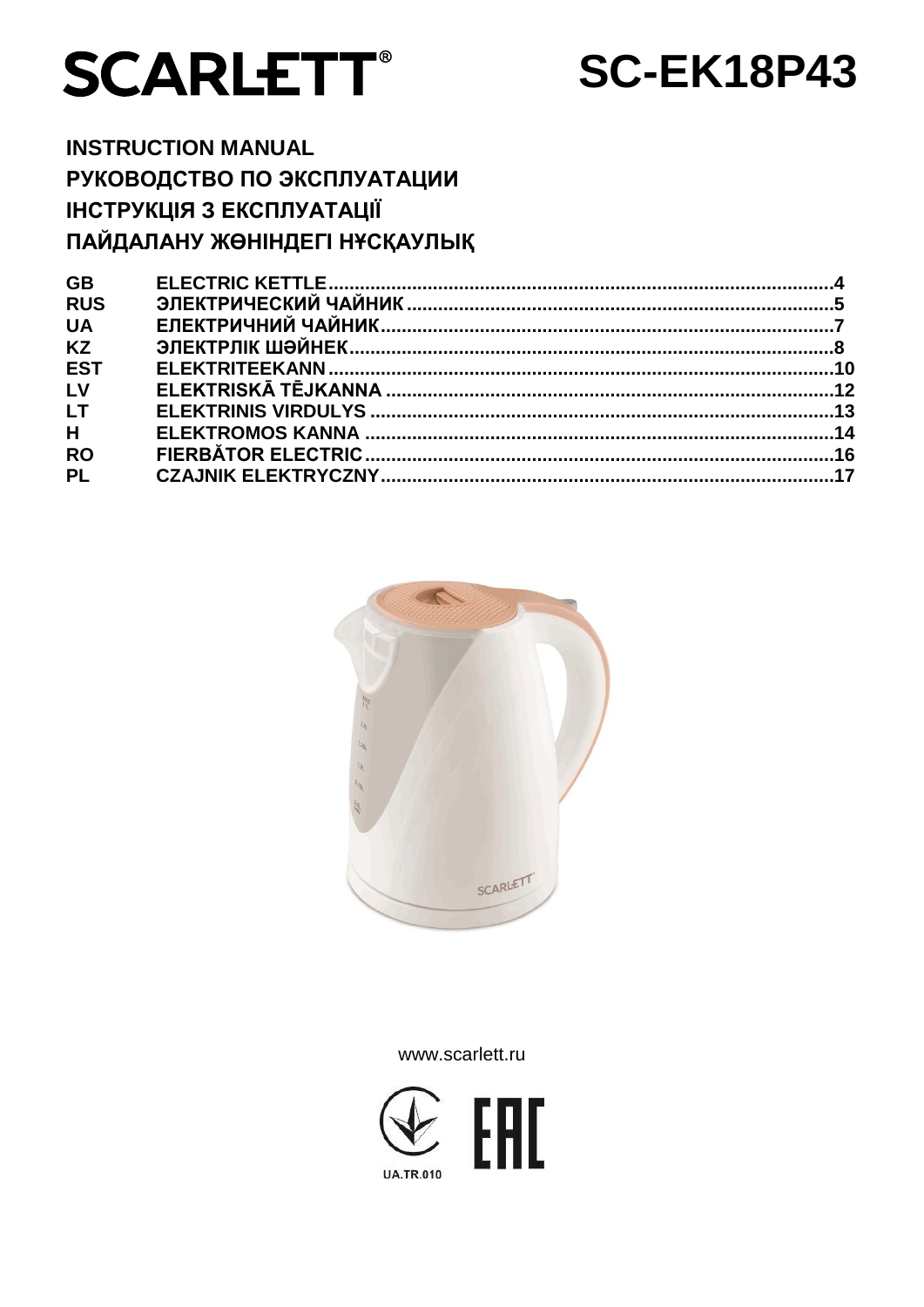- 1. Base unit with cord storage compartment
- 2. Body
- 3. Spout
- 4. Removable filter
- 5. Lid
- 6. Lid open handle<br>7 On/Off switch
- 7. On/Off switch
- 8. Handle
- 9. Water level scale

- 1. База живлення з відсіком для заховування шнура
- 2. Корпус
- 3. Носик
- 4. Знiмний фільтр
- 5. Кришка
- 6. Ручка відкриття кришки
- 7. Перемикач
- 8. Ручка
- 9. Шкала рівню води

### **EST KIRJELDUS LV APRAKSTS**

- 1. Alus juhtmekambriga
- 2. Korpus
- 3. Tila<sup>3</sup><br>4. Ärav
- 4. Äravõetav filter
- 5. Kaas
- 6. Kaane avamispide
- 7. Lüliti
- 8. Käepide
- 9. Veetaseme skaala

#### **LT APRAŠYMAS H LEÍRÁS**

- 1. Šildymo pagrindas su elektros laido saugojimo skyreliu
- 2. Korpusas
- 3. Snapelis
- 4. Nuimamas filtras
- 5. Dangtis
- 6. Dangčio atidarymo rankenėlė<br>7. lungiklis
- **Jungiklis**
- 8. Rankena
- 9. Vandens lygio skalė

- 1. Baza de alimentare cu compartimentul pentru depozitarea cordonului
- 2. Corpul
- 3. Nasul
- 4. Filtru detașabil
- 5. Capac
- 6. Mâner pentru deschiderea capacului
- 7. Buton pornire / oprire
- 8. Mâner
- 9. Indicator nivel de apa

### **GB DESCRIPTION RUS УСТРОЙСТВО ИЗДЕЛИЯ**

1. База питания с отсеком для хранения шнура

 $IMA010$ 

- 2. Корпус
- 3. Носик
- 4. Съёмный фильтр 5. Крышка
- 6. Ручка открытия крышки
- 7. Выключатель
- 8. Ручка
- 9. Шкала уровня воды

#### **UA ОПИС KZ СИПАТТАМА**

- 1. Бау сақтауына арналған бөлікті қоректену базасы
- 2. Тұлға
- 3. Тұмсықша
- 4. Алмалы-салмалы сүзгі
- 5. Қақпақ
- 6. Қақпақ ашу тұтқасы
- 7. Ажыратқыш
- 8. Тұтқа
- 9. Су деңгейінің екі жақты шкаласы

- 1. Pamatne ar nodalījumu barošanas vada glabāšanai
- 2. Korpuss
- 3. Snīpītis<br>4. Nonema
- Nonemamais filtrs
- 5. Vāciņš
- 6. Rokturis vāciņa attaisīšanai
- 7. Slēdzis (izslēgt)
- 8. Rokturis
- 9. Udens līmena skala

- 1. Áramforrást biztosító elem csatlakozó tárolóval
- 2. Készülékház
- 3. Teafőző szája
- 4. Levehető szűrő
- 5. Fedő
- 6. A fedő nyitógombja
- 7. Főkapcsoló
- 8. Fogantyú
- 9. Mérő kétoldalú skála

### **RO DETALII PRODUS PL BUDOWA WYROBU**

- 1. Baza zasilającą z przedziałem do schowania przewodu zasilającego
- 2. Obudowa
- 3. Dzióbek
- 4. Zdejmowany filtr
- 5. Pokrywa
- 6. Uchwyt otwarcia pokrywy
- 7. Wyłącznik
- 8. Uchwyt
- 9. Skala poziomu wody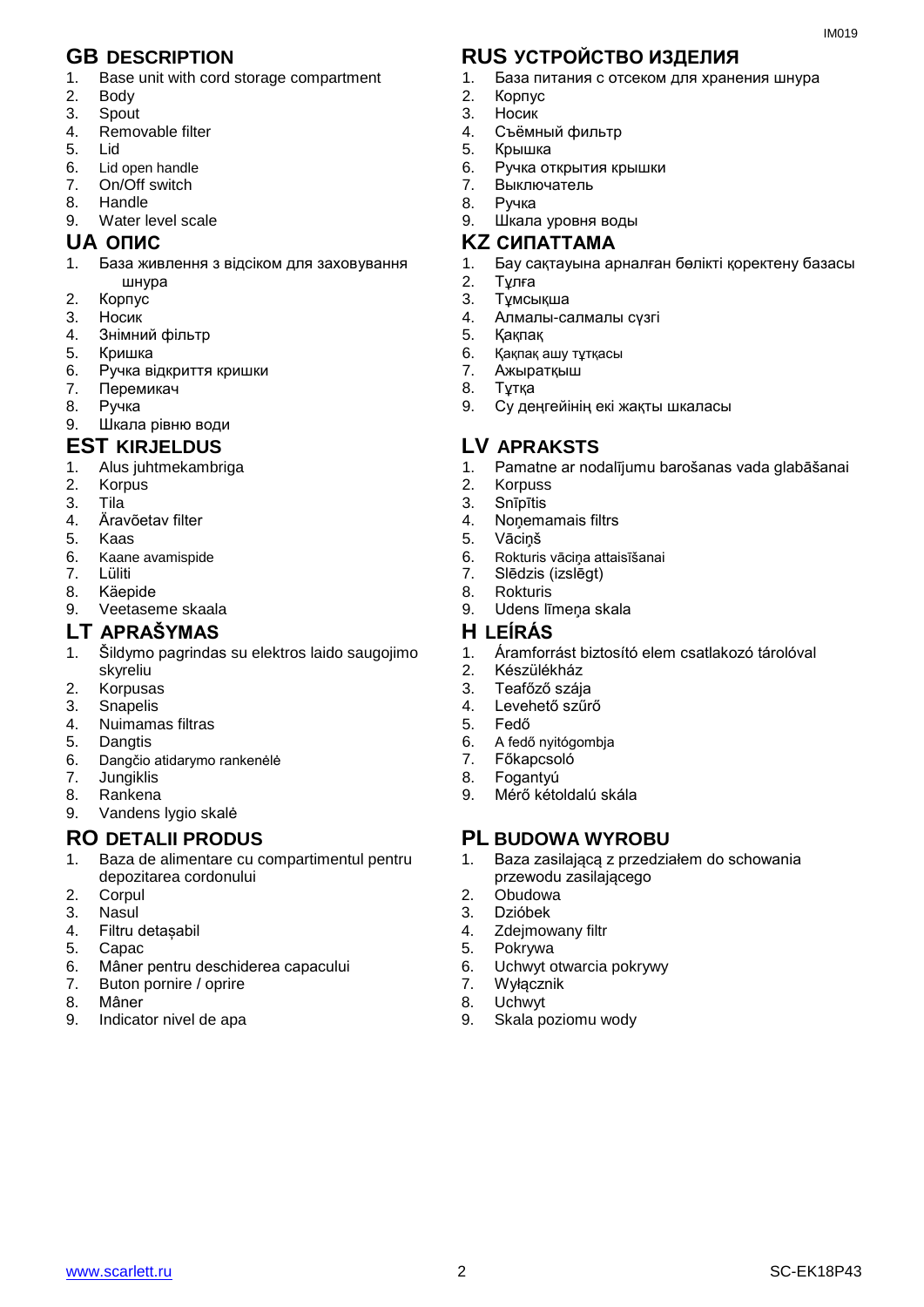| mm<br>215<br>160<br>1850-2200W<br>0.8/1.0kg<br>1.7L<br>220-240 V~ 50 Hz<br>225 |
|--------------------------------------------------------------------------------|
|--------------------------------------------------------------------------------|

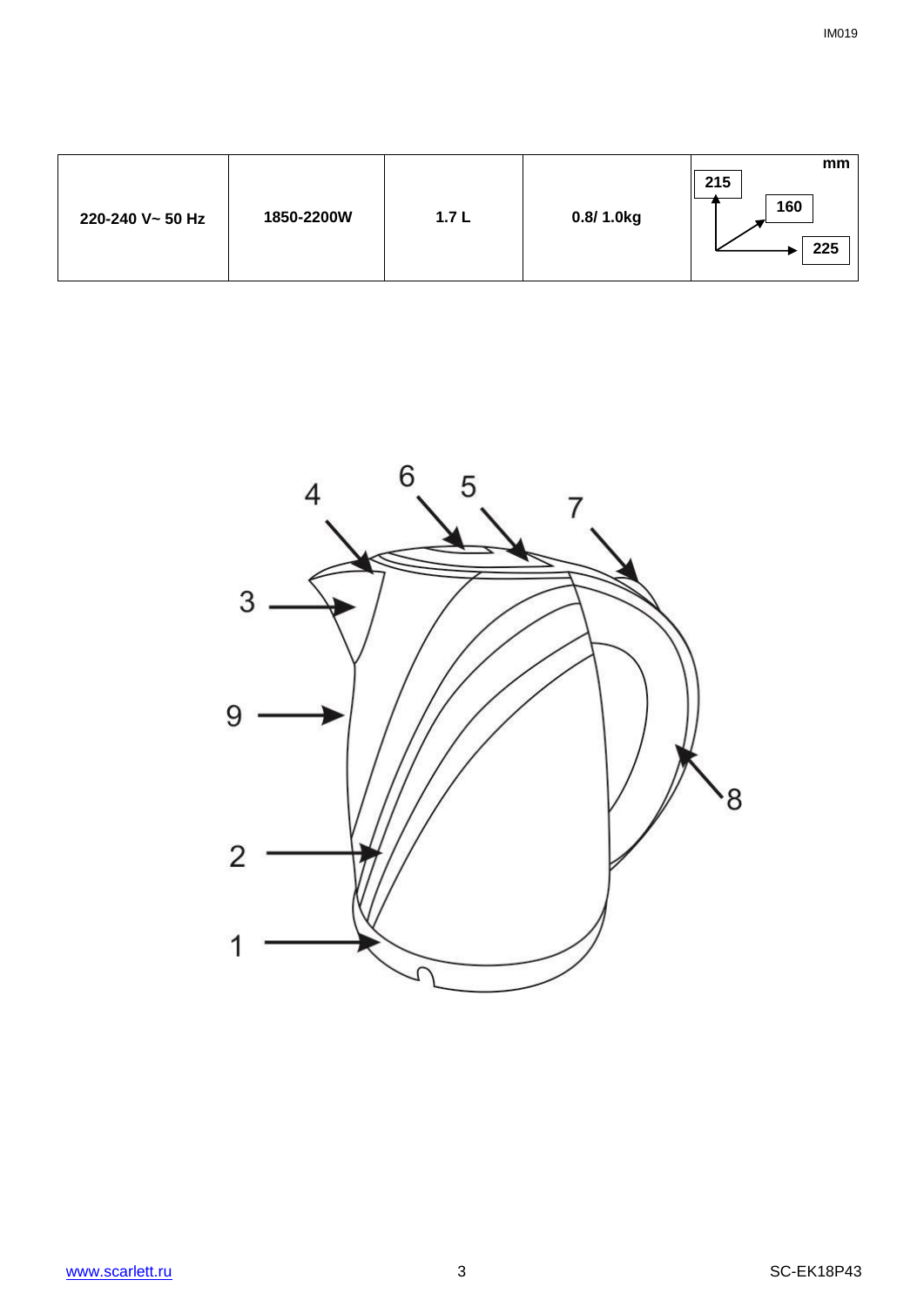#### **GB** INSTRUCTION MANUAL **IMPORTANT SAFEGUARDS**

- Please read these operating instructions carefully before connecting your kettle to the power supply, in order to avoid damage due to incorrect use.
- Before switching on the appliance for the first time please check if the technical specifications indicated on the unit correspond to the mains parameters.
- Incorrect operation and improper handling can lead to malfunction of the appliance and injuries to the user.
- The appliance is intended for use only in domestic aims. The unit is not intended for industrial and commercial use, and also for use in:
- kitchen area for the stuff of shops, offices and the other industrial places
- farm houses
- hotels, motels, rest homes and other similar places by residents.
- Always unplug the appliance from the power supply when not in use.
- Keep the base unit away from water and protect from splashes.
- Do not immerse the unit, cord or plug in water or other liquids. If it has happened, remove the plug from the wall socket immediately and have the unit checked by an expert before using it again.
- In case of power cord is damaged, its replacement should be done by the manufacture or service department or the other high-skill person to avoid any danger.
- Ensure that the cord does not hang over sharp edges and keep it away from hot surfaces.
- To disconnect the appliance from the power supply pull it out by the plug only, not by the cord.
- Place the appliance on a dry stable surface, away from sources of heat (e.g. hotplates); do not place it under curtains and shelves.
- Do not leave the appliance unattended when in use.
- The appliance is not intended for use for [physically, sensory or mental disabled](https://www.multitran.ru/c/m.exe?t=5841801_1_2&s1=%F7%E5%EB%EE%E2%E5%EA%20%F1%20%EE%E3%F0%E0%ED%E8%F7%E5%ED%ED%FB%EC%E8%20%E2%EE%E7%EC%EE%E6%ED%EE%F1%F2%FF%EC%E8) person (including children) or for person with lack of life experience or knowledge, if only they are under supervision or have been instructed about the use of the unit by responsible person.
- Children must be under control in order not to be allowed to play with the appliance.
- Use the kettle only with the base unit supplied, and do not use the base unit for any other purposes.
- Never take the kettle from its base while in operation. Switch the appliance off first.
- Electric kettle with button in turn-on position is forbidden to put on the base.
- ATTENTION: Do not open the lid while water is boiling.
- ATTENTION: During the operation, the appliance heats up. Be careful! Do not touch the body of the unit while it is working. To avoid skin burns with hot steam, do not bend over the unit during opening the lid.Close the lid properly before switching on. Otherwise, the appliance will not switch off automatically and the hot water may overflow.
- The kettle is for heating water only, not for any other purposes and liquids.
- Do not attempt to repair, adjust or replace parts in the appliance. Repair the malfunctioning appliance in the nearest service center.
- If the product has been exposed to temperatures below 0ºC for some time it should be kept at room temperature for at least 2 hours before turning it on
- The manufacturer reserves the right to introduce minor changes into the product design without prior notice, unless such changes influence significantly the product safety, performance, and functions.
- Production date mentioned on the unit and/or on the packing materials and documentations.

#### **BEFORE USING FOR THE FIRST TIME**

- Kettle is suitable for boiling water.
- To remove the foreign smell from the new unit before the first use boil the water with added juice of 1-3 lemons or a pack of citric acid.
- Leave the fluid in the unit for 12 hours, then boil again.
- Pour the solution out and rinse the kettle inside carefully avoiding fall water on the electric contacts.
- Repeat the procedure if necessary.

#### **INSTRUCTION FOR USE**

#### FILLING

- Remove the kettle from the base unit.
- You can fill the kettle with water via the spout or neck with opened lid.
- Do not fill the kettle with less than 0.5 l of water (less than "MIN" mark) to prevent it from operating dry and more than 1.7 l (up to "MAX" mark) to avoid overfilling and water spilling out during the boiling. SWITCHING ON
- After filling with water, place the kettle on the base unit.
- Connect the plug to the power supply and push On/Off switch. The appliance will turn on and indicator will light. SWITCHING OFF
- When water begins to boil, the kettle will switch off automatically and indicator light will go off.
- *NOTE:* This appliance has a safety system, which automatically switches heating element off if the appliance inadvertently has been switched on when empty, or if it operates dry. In this case let the appliance cool down 10 minutes before filling with water again.

IM019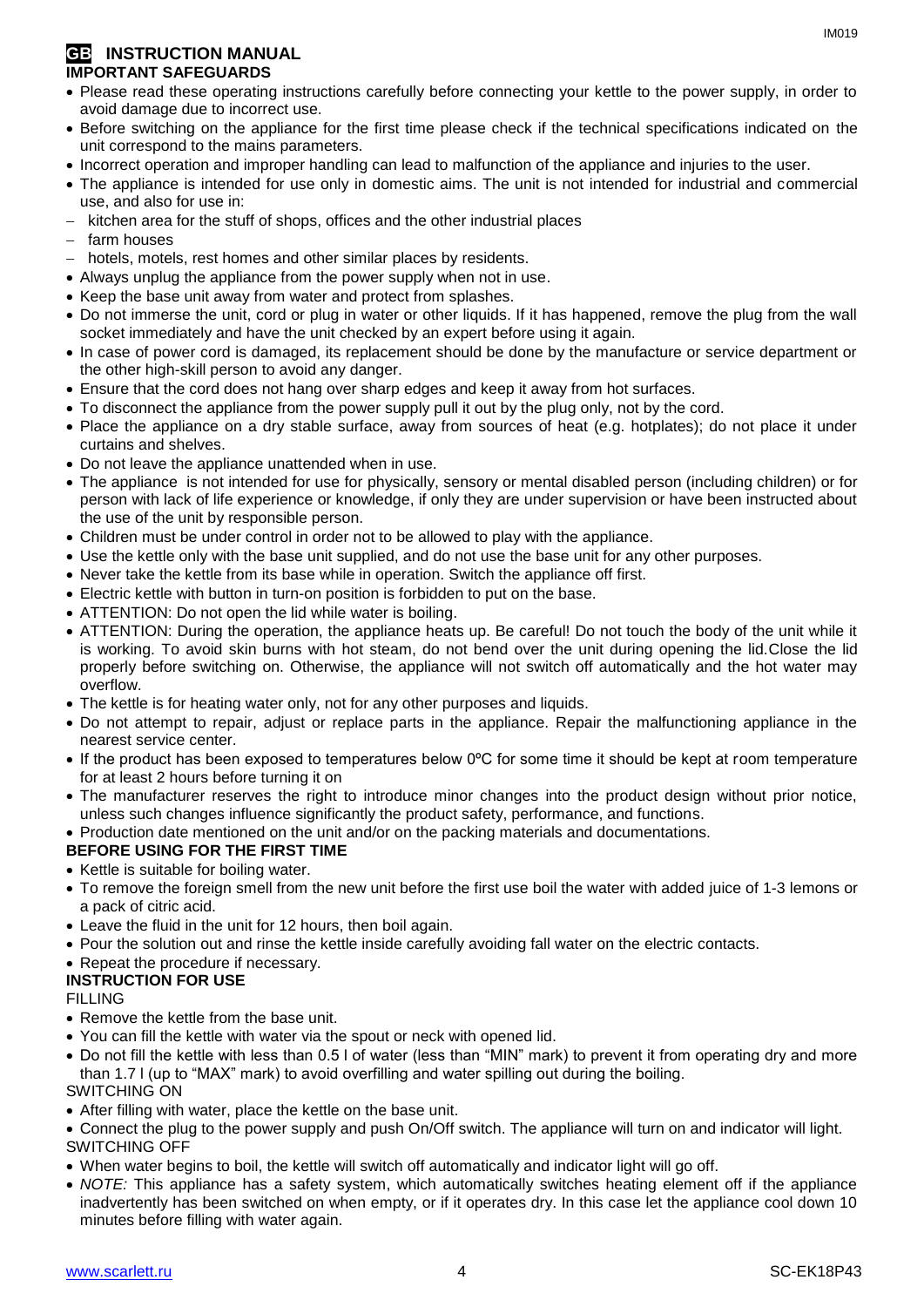#### SWITCHING ON AGAIN

If the kettle has been switched off automatically, it can be switched on again after cooling for 15-20 seconds.

#### **CARE AND CLEANING**

- Open the lid and pour out the water through the orifice.
- Always remove the plug from the socket and let the appliance cool down completely.
- Clean the outside of the kettle and the base unit with a soft damp cloth, then wipe with a dry cloth. Do not use any abrasive materials.
- Remove scale regularly, using special descaling agents, available at the market, following given instructions.

#### FILTER CLEANING

- Remove the filter out of the kettle.
- Place it under a jet of water and rub gently with a soft brush (not included).
- Return the filter to its place.

#### **STORAGE**

- Switch off and unplug the appliance; let it entirely cool.
- Complete all requirements of Chapter CLEANING AND CARE.
- The cord can be wrapped around the base area for storage.
- Keep the appliance in a dry cool place.



The symbol on the unit, packing materials and/or documentations means used electrical and electronic units and battery's should not be toss in the garbage with ordinary household garbage. These units should be pass to special receiving point.

For additional information about actual system of the garbage collection address to the local authority.

Valid utilization will help to save valuable resources and avoid negative work on the public health and environment which happens with incorrect using garbage.

#### **RUS РУКОВОДСТВО ПО ЭКСПЛУАТАЦИИ МЕРЫ БЕЗОПАСНОСТИ**

- Внимательно прочитайте данную инструкцию перед эксплуатацией прибора во избежание поломок при использовании.
- Перед первоначальным включением проверьте, соответствуют ли технические характеристики, указанные на изделии, параметрам электросети.
- Неправильное обращение может привести к поломке изделия, нанести материальный ущерб и причинить вред здоровью пользователя.
- Прибор предназначен для использования только в бытовых целях согласно данному Руководству по эксплуатации. Прибор не предназначен для промышленного и коммерческого применения, а также для использования:
- в кухонных зонах для персонала в магазинах, офисах и прочих производственных помещениях;
- в фермерских домах;
- клиентами в гостиницах, мотелях, пансионатах и других похожих мест проживания.
- Если устройство не используется, всегда отключайте его от электросети.
- Не допускайте попадания воды на базу питания.
- Не погружайте прибор, базу питания и шнур питания в воду или другие жидкости. Если это случилось, немедленно отключите устройство от электросети и, прежде чем пользоваться им дальше, проверьте работоспособность и безопасность прибора у квалифицированных специалистов.
- При повреждении шнура питания его замену, во избежание опасности, должны производить изготовитель, сервисная служба или подобный квалифицированный персонал.
- Следите за тем, чтобы шнур питания не касался острых кромок и горячих поверхностей.
- При отключении прибора от электросети, беритесь за вилку, а не тяните за шнур.
- Устройство должно устойчиво стоять на сухой ровной поверхности. Не ставьте прибор на горячие поверхности, а также вблизи источников тепла (например, электрических плит), занавесок и под навесными полками.
- Никогда не оставляйте включенный прибор без присмотра.
- Прибор не предназначен для использования лицами (включая детей) с пониженными физическими, сенсорными или умственными способностями или при отсутствии у них жизненного опыта или знаний, если они не находятся под присмотром или не проинструктированы об использовании прибора лицом, ответственным за их безопасность.
- Дети должны находиться под присмотром для недопущения игр с прибором.
- Используйте изделие только с базой питания из комплекта. Запрещается использовать её для других целей.
- Нельзя снимать чайник с базы питания во время работы, сначала отключите его.
- Чайник с включенной кнопкой нельзя ставить на базу.
- ВНИМАНИЕ: Не открывайте крышку, пока вода кипит.
- ВНИМАНИЕ: Во время работы прибор нагревается. Будьте осторожны! Не касайтесь руками корпуса прибора во время его работы. Во избежание ожога горячим паром не наклоняйтесь над устройством при открывании крышки.

 $IMA01Q$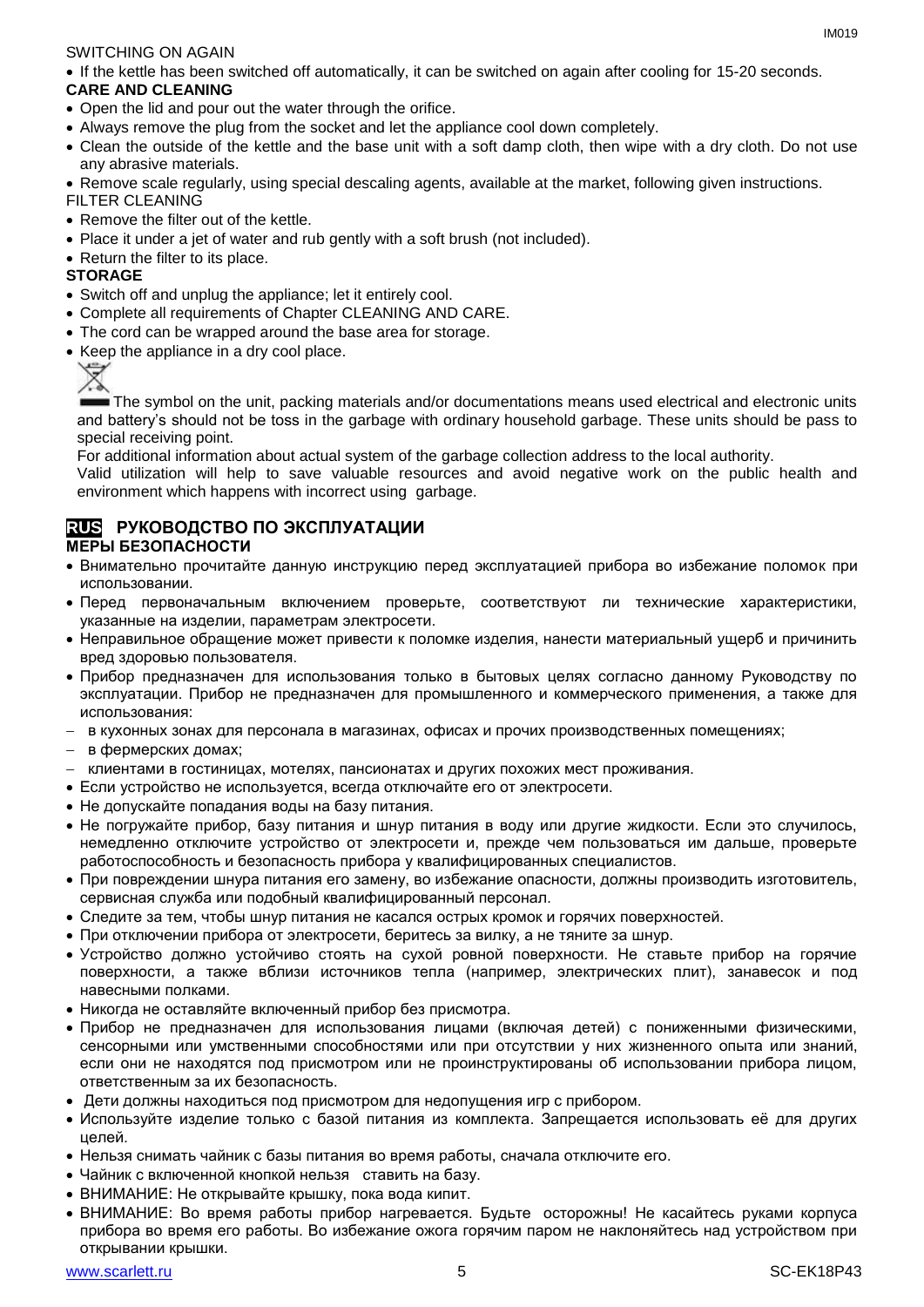- Перед включением убедитесь, что крышка плотно закрыта, иначе не сработает система автоматического отключения при закипании и вода может выплеснуться.
- Устройство предназначено только для нагрева воды. Запрещается использование в других целях это может привести к поломке изделия.
- Не пытайтесь самостоятельно ремонтировать прибор или заменять какие-либо детали. При обнаружении неполадок обращайтесь в ближайший Сервисный центр.
- Если изделие некоторое время находилось при температуре ниже 0ºC, перед включением его следует выдержать в комнатных условиях не менее 2 часов.
- Производитель оставляет за собой право без дополнительного уведомления вносить незначительные изменения в конструкцию изделия, кардинально не влияющие на его безопасность, работоспособность и функциональность.
- Дата производства указана на изделии и/или на упаковке, а также в сопроводительной документации.

#### **ПОДГОТОВКА**

- Чайник предназначен для кипячения воды.
- Для устранения посторонних запахов из нового прибора перед первоначальным использованием вскипятите воду в чайнике, добавив в нее сок 1-3 лимонов или пакетик лимонной кислоты.
- Оставьте раствор на 12 часов, затем снова прокипятите.
- Слейте раствор и аккуратно сполосните чайник изнутри, не допуская попадания воды на электрические контакты.
- При необходимости повторите процедуру.

#### **РАБОТА**

ЗАЛИВ ВОДЫ

- Снимите чайник с базы питания.
- Вы можете наполнить его через носик или горловину, открыв крышку.
- Во избежание перегрева чайника не рекомендуется наливать меньше 0.5 л воды (ниже отметки "MIN"). Не наливайте больше 1.7л воды (выше отметки "MAX"), иначе она может выплеснуться через носик при кипении.

ВКЛЮЧЕНИЕ

- Установите наполненный водой чайник на базу питания.
- Подключите шнур питания к электросети и включите чайник, при этом загорится световой индикатор работы.

ВЫКЛЮЧЕНИЕ

- При закипании воды чайник отключится автоматически и световой индикатор погаснет.
- *ВНИМАНИЕ:* Ваш чайник оснащён системой защиты от перегрева. Если в чайнике нет или мало воды, он автоматически отключится. Если это произошло, необходимо подождать не менее 10 минут, чтобы чайник остыл, после чего можно заливать воду.

ПОВТОРНОЕ ВКЛЮЧЕНИЕ

 Если чайник только что закипел и автоматически отключился, а Вам нужно снова подогреть воду, подождите 15-20 секунд перед повторным включением.

#### **ОЧИСТКА И УХОД**

- Слейте всю воду через горловину, открыв крышку.
- Перед очисткой всегда отключайте устройство от электросети и давайте ему полностью остыть (нагревательный элемент некоторое время после использования остается горячим).
- Ни в коем случае не мойте чайник и базу питания проточной водой. Протрите снаружи корпус и базу сначала влажной мягкой тканью, а затем – насухо. Не применяйте абразивные чистящие средства, металлические мочалки и щётки, а также органические растворители.
- Регулярно очищайте изделие от накипи специальными средствами, которые можно приобрести в торговой сети. Применяя чистящие средства, следуйте указаниям на их упаковке. ОЧИСТКА ФИЛЬТРА

• Извлеките фильтр из чайника.

Аккуратно протрите фильтр, мягкой щёткой (не входит в комплект) удалите загрязнения под струёй воды.

Установите фильтр на место.

#### **ХРАНЕНИЕ**

- Перед хранением убедитесь, что прибор отключен от электросети и полностью остыл.
- Выполните все требования раздела ОЧИСТКА И УХОД.
- Смотайте шнур питания.
- Храните прибор в сухом прохладном месте.

Данный символ на изделии, упаковке и/или сопроводительной документации означает, что использованные электрические и электронные изделия и батарейки не должны выбрасываться вместе с обычными бытовыми отходами. Их следует сдавать в специализированные пункты приема.

Для получения дополнительной информации о существующих системах сбора отходов обратитесь к местным органам власти.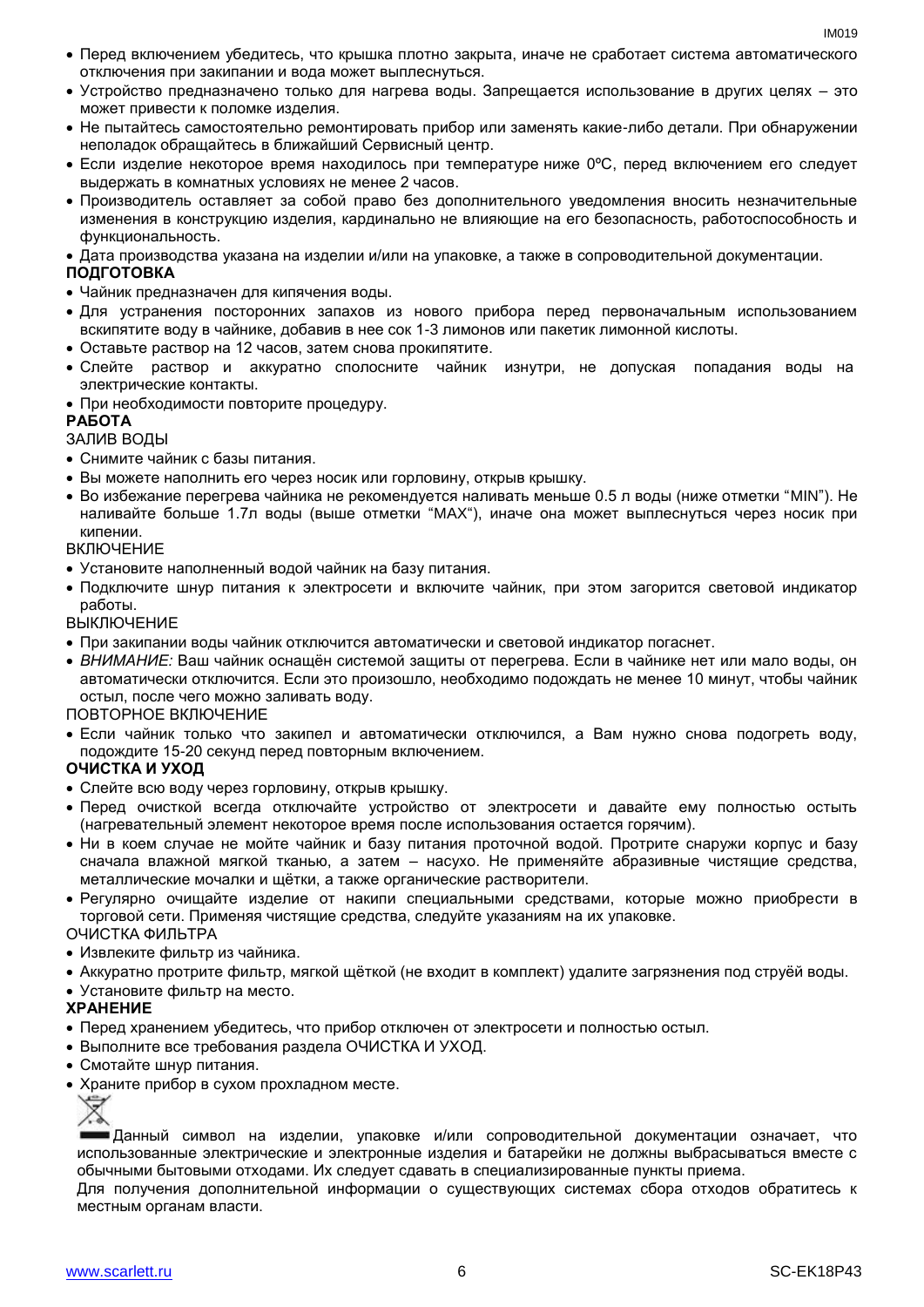Правильная утилизация поможет сберечь ценные ресурсы и предотвратить возможное негативное влияние на здоровье людей и состояние окружающей среды, которое может возникнуть в результате неправильного обращения с отходами.

#### **UA ІНСТРУКЦІЯ З ЕКСПЛУАТАЦІЇ**

- Шановний покупець! Ми вдячні Вам за придбання продукції торговельної марки SCARLETT та довіру до нашої компанії. SCARLETT гарантує високу якість та надійну роботу своєї продукції за умови дотримання технічних вимог, вказаних в посібнику з експлуатації.
- Термін служби виробу торгової марки SCARLETT у разі експлуатації продукції в межах побутових потреб та дотримання правил користування, наведених в посібнику з експлуатації, складає 2 (два) роки з дня передачі виробу користувачеві. Виробник звертає увагу користувачів, що у разі дотримання цих умов, термін служби виробу може значно перевищити вказаний виробником строк.

#### **МІРИ БЕЗПЕКИ**

- Уважно прочитайте дану інструкцію перед експлуатацією приладу, щоб запобігти поломок при використанні.
- Перш ніж увімкнути прилад, перевірте, чи відповідають технічні характеристики, вказані на виробі, параметрам електромережі.
- Невiрне використання може призвести до поломки виробу, завдати матеріального урону та шкоди здоров'ю користувача.
- Прилад призначений для використання тільки в побутових цілях. Прилад не призначений для промислового та комерційного застосування, а також для використання:
- у кухонних зонах для персоналу в магазинах, офісах та інших виробничих приміщеннях;
- у фермерських будинках;
- клієнтами у готелях, мотелях, пансіонатах та інших схожих місцях проживання.
- Якщо прилад не використовується, завжди відключайте його з мережі.
- Не дозволяйте, щоб вода попадала на базу живлення.
- Не занурюйте прилад та шнур живлення у воду чи інші рідини. Якщо це відбулося, негайно відключите прилад з мережі та, перед тим, як користуватися їм далі, перевірте працездатність та безпеку приладу у кваліфікованих фахівців.
- У разі пошкодження кабелю живлення, його заміну, з метою запобігання небезпеці, повинен виконувати виробник або уповноважений їм сервісний центр, або аналогічний кваліфікований персонал.
- Стежте за тим, щоб шнур живлення не торкався гострих крайок чи гарячих поверхонь.
- Пiд час відключення приладу з мережі тримайтеся рукою за вилку, не тягніть за шнур.
- Пристрій має стійко стояти на сухій рiвній поверхні. Не ставте прилад на гарячі поверхні, а також поблизу джерел тепла (наприклад, електричних плит), занавісок й під навісними полками.
- Ніколи не залишайте ввімкнений прилад без нагляду.
- Прилад не призначений для використання особами (у тому числі дітей) зі зниженими фізичними, сенсорними чи розумовими здібностями або за відсутності в них життєвого досвіду чи знань, якщо вони не знаходяться під наглядом чи не проінструктовані про використання приладу особою, що відповідає за їхню безпеку.
- Діти повинні знаходитись під наглядом задля недопущення ігор з приладом.
- Використовуйте прилад тільки з базою живлення з комплекту. Заборонено використовувати його для iнших мет.
- Не можна знімати чайник з бази живлення пiд час роботи, спочатку вимкніть його.
- Чайник з увімкненою кнопкою класти на базу не можна
- УВАГА: Не відкривайте кришку, поки вода закипить.
- УВАГА: Під час роботи прилад нагрівається. Будьте обережні! Не торкайтеся руками корпуса приладу під час його роботи. З метою запобігання опікам гарячою парою не нахиляйтеся над пристроєм під час відчинення кришк
- Перед вмиканням переконайтеся, що кришка щільно зачинена, інакше не спрацюе система автоматичного вимикання пiд час закипання та вода може виплюхнутися.
- Прилад призначений тільки для нагріву води. Заборонено використовувати його з іншою метою це може призвести до псування приладу.
- Не намагайтеся самостійно ремонтувати прилад або замінювати які-небудь деталі. При виявленні неполадок звертайтеся в найближчий Сервісний центр.
- Якщо виріб деякий час знаходився при температурі нижче 0ºC, перед увімкненням його слід витримати у кімнаті не менше 2 годин.
- Виробник залишає за собою право без додаткового повідомлення вносити незначні зміни до конструкції виробу, що кардинально не впливають на його безпеку, працездатність та функціональність.
- Обладнання відповідає вимогам Технічного регламенту обмеження використання деяких небезпечних речовин в електричному та електронному обладнанні.
- Дата виробництва вказана на виробі та/або на упаковці, а також у супровідній документації.

#### **ПІДГОТОВКА**

- Чайник призначений для кип'ятіння води.
- Задля усунення сторонніх запахів з нового приладу перед початковим використанням закип'ятіть воду в чайнику, додавши в неї сік 1-3 лимонів або пакетик лимонної кислоти.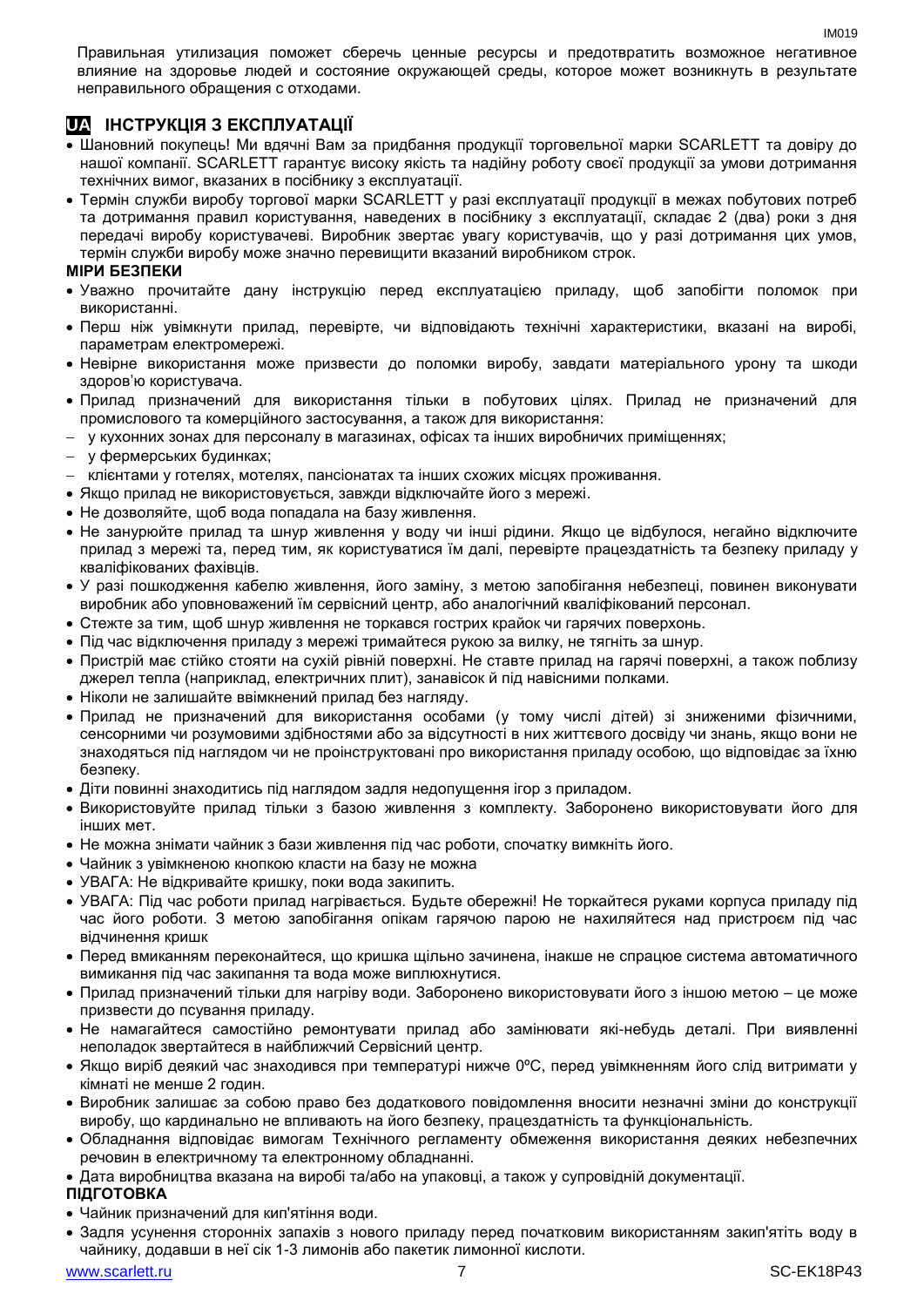- Залиште розчин на 12 годин, потім знову прокип'ятіть.
- Злийте розчин й акуратно сполосніть чайник зсередини, не допускаючи потрапляння води на електричні контакти
- За необхідності повторіть процедуру.

#### **ЕКСПЛУАТАЦІЯ**

#### ЗАЛИВАННЯ ВОДИ

- Зніміть чайник з бази живлення.
- Можна наповняти його через носик чи горловину, відкривши кришку.
- Щоб запобігти перегріву чайника, не слiд наливати менше ніж 0.5 л води (нижче мітки "MIN"). Не наливайте більше ніж 1.7 л води (вище мітки "MAX"), інакше вона може виплюхнутися через носик пiд час кипіння.

#### ВМИКАННЯ

- Установіть наповнений водою чайник на базу живлення.
- Підключите шнур живлення до мережі та ввімкнить чайник, при цьому засвітиться світловий індикатор роботи.

#### ВИМИКАННЯ

- Після закипання води чайник вимкнеться автоматично та світловий індикатор згасне.
- *УВАГА:* Ваш чайник обладнаний системою захисту вид перегріву. Якщо у чайнику немає чи мало води, він автоматично вимкнеться. Якщо це відбулося, необхідно почекати не менше ніж 10 хвилин, щоб чайник охолонув, після чого можна заливати воду.

ПОВТОРНЕ ВМИКАННЯ

 Якщо чайник тільки-но закипів та автоматично вимкнувся, а Вам потрібно знову підігріти воду, почекайте 15-20 секунд перед повторним вмиканням.

#### **ОЧИЩЕННЯ ТА ДОГЛЯД**

- Злийте всю воду через горловину, відкривши кришку.
- Ні в якому разі не мийте чайник та базу живлення під струмом води. Протріть зовні корпус та базу спочатку вологою м'якою тканиною, а потім – насухо. Не вживайте абразивних чистячих засобів, металевих мочалок та щіток, а також органічних розчинників.
- Регулярно очищайте прилад від накипу спеціальними засобами, що можна придбати у торговельній сітці. Вживаючи чистячі засоби, дотримуйтеся инструкції на їх упаковці.

ОЧИЩЕННЯ ФІЛЬТРА

- Вийміть фільтр з чайника.
- Акуратно протріть фільтр, та мя'кою щіткою (не входить до комплекту) видалите забрудження під струмом води.

Установіть фільтр на місце.

#### **ЗБЕРЕЖЕННЯ**

- Перед зберіганням переконайтеся, що прилад відключений від електромережі і повністю охолов.
- Виконайте усі вимоги розділу ОЧИЩЕННЯ ТА ДОГЛЯД.
- Змотайте шнур живлення.
- Зберігайте прилад у сухому прохолодному місці.



Цей символ на виробі, упаковці та/або в супровідній документації означає, що електричні та електронні вироби, а також батарейки, що були використані, не повинні викидатися разом із звичайними побутовими відходами. Їх потрібно здавати до спеціалізованих пунктів прийому.

Для отримання додаткової інформації щодо існуючих систем збору відходів зверніться до місцевих органів влади.

Належна утилізація допоможе зберегти цінні ресурси та запобігти можливому негативному впливу на здоров'я людей і стан навколишнього середовища, який може виникнути в результаті неправильного поводження з відходами.

#### **KZ ПАЙДАЛАНУ ЖӨНІНДЕГІ НҰСҚАУЛЫҚ**

- Құрметті сатып алушы! SCARLETT сауда таңбасының өнімін сатып алғаныңыз үшін және біздің компанияға сенім артқаныңыз үшін Сізге алғыс айтамыз. Іске пайдалану нұсқаулығында суреттелген техникалық талаптар орындалған жағдайда, SCARLETT компаниясы өзінің өнімдерінің жоғары сапасы мен сенімді жұмысына кепілдік береді.
- SCARLETT сауда таңбасының бұйымын тұрмыстық мұқтаждар шеңберінде пайдаланған және іске пайдалану нұсқаулығында келтірілген пайдалану ережелерін ұстанған кезде, бұйымның қызмет мерзімі бұйым тұтынушыға табыс етілген күннен бастап 2 (екі) жылды құрайды. Аталған шарттар орындалған жағдайда, бұйымның қызмет мерзімі өндіруші көрсеткен мерзімнен айтарлықтай асуы мүмкін екеніне өндіруші тұтынушылардың назарын аударады.

#### **ҚАУІПСІЗДІК ШАРАЛАРЫ**

- Пайдалану кезінде бұзылмауы үшін құралды қолданудың алдында осы нұсқауды ықыласпен оқып шығыңыз.
- Алғаш рет іске қосар алдында бұйымда көрсетілген техникалық сипаттамалардың электр желісінің параметрлеріне сәйкес келетін-келмейтінін тексеріңіз.

 $INAO1Q$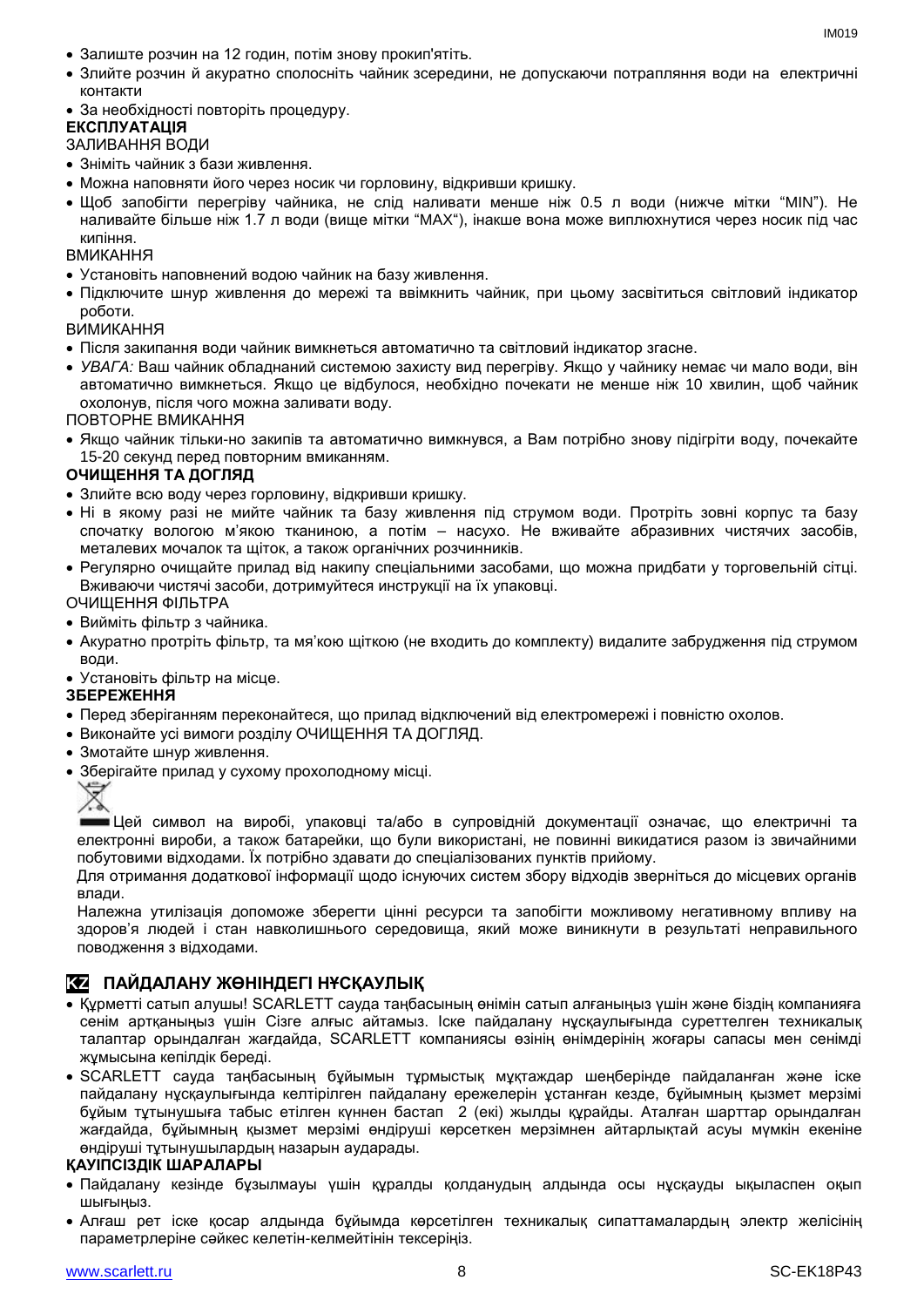- Дұрыссыз қолдау бұйымның бұзылуына әкеліп соғуы, заттай зиян іп келтіріп және пайдаланушының денсаулығына зиян тигізуі мүмкін.
- Аспап тек тұрмыстық мақсаттарда ғана пайдалануға арналған. Аспап өнеркәсіптік және сауда-саттық мақсатында қолдануға, сондай-ақ мына жерлерде пайдалануға арналмаған:
- дүкендердегі, кеңселердегі және басқа да өнеркәсіптік үй-жайлардағы қызметкерлерге арналған асүй аймақтарында;
- фермерлердің үйлерінде;
- қонақүйлерде, мотельдерде, пансионаттарда және соларға ұқсас тұрғын жайларда клиенттердің пайдалануына арналмаған.
- Егер құрылғы қолданылмаса, оны электр жүйесінен әрқашан сөндіріп тастаңыз.
- Қоректену негізіне су тигіздірмеңіз.
- Құралды не бауды суға немесе басқа сұйықтықтарға батырмаңыз. Егер бұл жағдай болса, құрылғыны электр жүйесінен дереу сөндіріп тастаңыз және оны әрі қарай пайдаланбастан бұрын, жұмысқа қабілеттілігі мен құралдың қауіпсіздігін білікті мамандарға тексертіңіз.
- Балалар құрылғымен ойнамауы үшін оларды үнемі қадағалап отыру керек.
- Қоректену бауының өткір жиектер және ыстық үстілерге тимеуін қадағалаңыз.
- Құрылғы құрғақ тегіс бетте тұрақты тұруы тиіс. Құралды ыстығы бар бетке, сондай-ақ, ыстық шығару көздеріне (мысалға электрлі плиталар), перделерге жақын және ілінбелі сөрелердің астына қоймаңыз.
- Құралды қоректену жүйесінен сөндіргенде шаңышқыны ұстаңыз, ал қоректену бауынан тартпаңыз.
- Қосылған құралды ешуақытта қараусыз қалдырмаңыз.
- Дене, жүйке не болмаса ақыл-ой кемістігі бар, немесе осы құрылғыны қауіпсіз пайдалану үшін тәжірибесі мен білімі жеткіліксіз адамдардың (соның ішінде балалардың) қауіпсіздігі үшін жауап беретін адам қадағаламаса немесе аспапты пайдалану бойынша нұсқау бермесе, олардың бұл аспапты қолдануына болмайды.
- Балалар аспаппен ойнамауы үшін оларды үнемі қадағалап отыру керек.
- Бұйымды тек қана жинақтағы қоректену базасымен ғана қолданыңыз. Оны басқа мақсаттарға қолдануға тиым салынады.
- Шәйнекті жұмыс уақытына қоректену негізінен түсіруге болмайды, алдымен оны сөндіріп тастаңыз.
- Түймесі қосулы түрған шайнекті тұғырға қоюға болмайды
- ЕСКЕРТУ: Су қайнаған дейін қақпағын ашпаңыз.
- ЕСКЕРТУ: Жұмыс істеп тұрғанда аспап қызып кетеді. Абай болыңыз! Аспап жұмыс істеп тұрған кезде оның корпусын қолмен ұстамаңыз. Ыстық буға күйіп қалмас үшін, қақпағын ашқан кезде аспаптың үстінен еңкеймеңіз.
- Қосудың алдында қақпақтың тығыз жабылғанына көз жеткізіңіз, өйтпейінше қайнаған кезде автоматты сөндіру жүйесі істемейді де су шайқалып төгілуі мүмкін.
- Құрылғы тек қана суды қыздыруға арналған. Басқа мақсаттарға қолдану тиым салынады бұл бұйымның бұзылуына әкеліп соғуы мүмкін.
- Құрылғыны өз бетіңізше жөндеуге талпынбаңыз. Олқылықтар пайда болса жақын арадағы сервис орталығына апарыңыз.
- Егер бұйым біршама уақыт 0ºC-тан төмен температурада тұрса, іске қосар алдында оны кем дегенде 2 сағат бөлме температурасында ұстау керек.
- Өндіруші бұйымның қауіпсіздігіне, жұмыс өнімділігі мен жұмыс мүмкіндіктеріне түбегейлі әсер етпейтін болмашы өзгерістерді оның құрылмасына қосымша ескертпестен енгізу құқығын өзінде қалдырады.
- Өндірілген күні өнімде және/немесе қорапта, сондай-ақ қосымша құжаттарда көрсетілген.

#### **ДАЙЫНДАУ**

- Шәйнек арналған суды қайнату.
- Жаңа аспаптағы бөгде иістерден құтылу үшін алғашқы рет қолданар алдында 1-3 лимонның шырынын немесе лимон қышқылының қалташасын құйып шәйнекте суды қайнатыңыз.
- Ерітіндіні 12 сағатқа қалдырыңыз, содан кейін тағы да қайнатыңыз.
- Ерітіндіні төгіңіз де, электр түйіспелеріне су кіруіне жол берместен, шайнектің ішін сумен шайыңыз
- Қажет болған жағдайда рәсімді қайталаңыз.

#### **ЖҰМЫС**

#### СУДЫ ҚҰЮ

- Шәйнекті қоректену тұғырынан түсіріңіз.
- Сіз оны тұмсықша арқылы не қақпақты ашып, қылтаннан толтыра алаcыз.
- Шәйнектің қызып кетпеуі үшін 0.5 литрден ("MIN" белгіден төмен) аз су құюға ұсынылмайды. 1.7 литрден ("MAX" белгіден жоғары) көп су құймаңыз, әйтпесе ол тұмсықша арқылы қайнаған кезде тасып кетуі мүмкін.

ҚОСУ

- Су толтырылған шәйнекті қоректену тұғырына орнатыңыз.
- Қоректену бауын электр жүйесіне тұйықтаңыз да шәйнекті қосыңыз, осымен жұмыстың жарықты индикаторы жанады.

АЖЫРАТУ

Су қайнағанда шәйнек автоматты өшеді және жарықты индикатор сөніп қалады.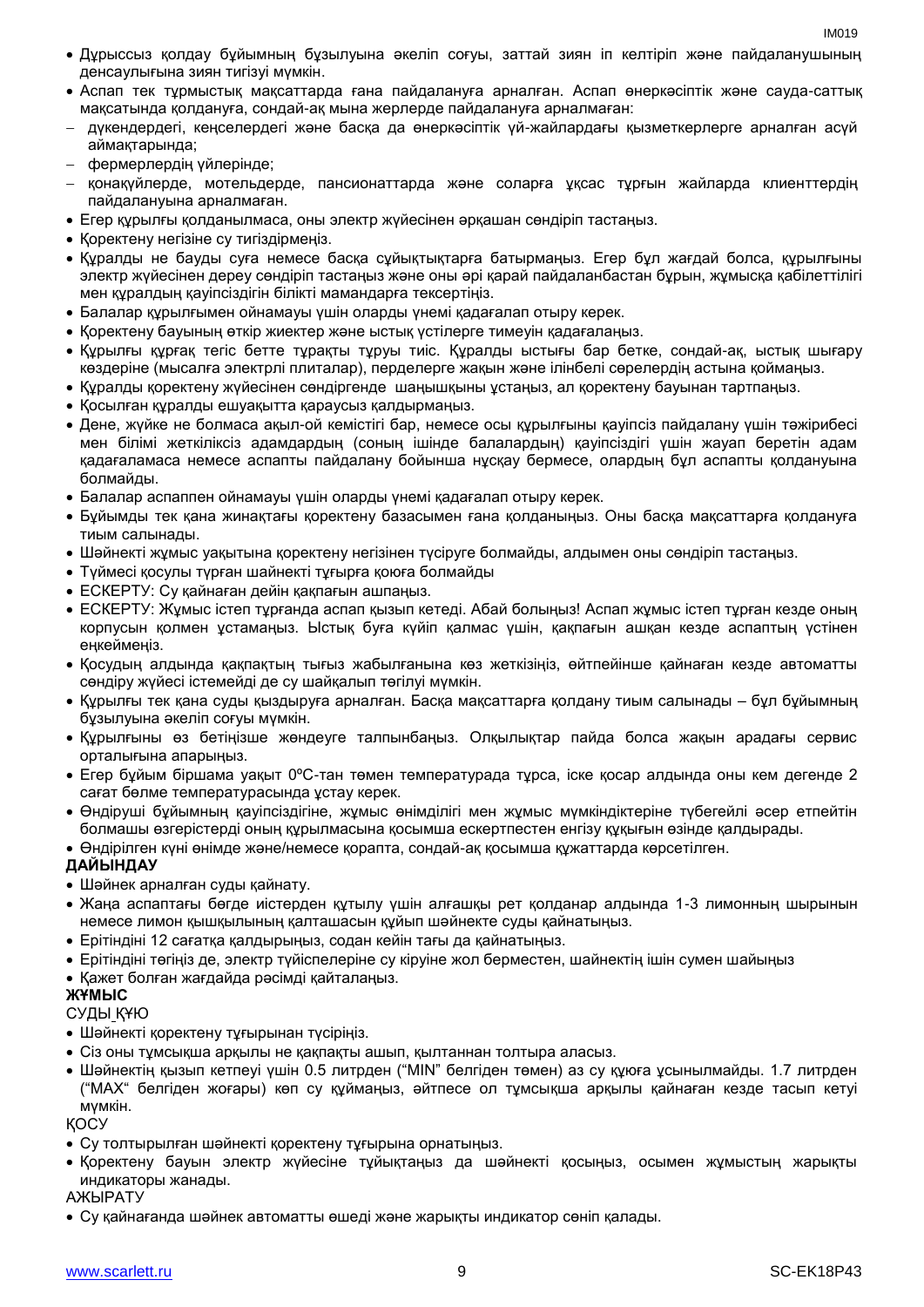*НАЗАР:* Сіздің шәйнегіңіз қызып кетуден қорғаныш жүйесімен жабдықталған. Егер шәйнекте су жоқ не аз болса, ол автоматты түрде сөніп қалады. Егер бұл болса, шәйнектің суынуы үшін 10 минуттан кем емес күтке қажет, содан кейін су құюға болады.

#### ҚАЙТА ҚОСУ

 Егер шәйнек жаңа ғана қайнап және автоматты сөнсе, ал сізге суды қайтадан жылыту қажет болса, қайта қосудың алдында 15-20 секунд кідіріңіз.

#### **ТАЗАЛАУ ЖӘНЕ КҮТІМ**

- Қақпағын ашып ұңғысы арқылы барлық суды төгіңіз.
- Ешқандай жағдайда да шәйнекті және қоректену негізін ағын сумен жумаңыз. Тұлға мен негіздің сыртын алдымен жұмсақ дымқыл матамен сүртіңіз, ал содан соң – құрғатып. Қайрақты тазалағыш заттар, металл жөкелер және щөткелерді, сонымен қатар органикалық еріткіштерді қолданбаңыз.
- Бұйымды сауда орнында ие болуға мүмкін арнайы құралдармен қаспақтан ұдайы тазалап тұрыңыз. Тазартушы құралдарды қолдану барысында, олардың орамасындағы нұсқауларға сүйеніңіздер.

#### СҮЗГІНІ ТАЗАЛАУ

- Сүзгіні шәйнектен алыңыз.
- Сүзгі мұқият сүртіңіз, жұмсақ щөткемен (жинаққа кірмейді) су ағысының астына ластанулардан арылтыңыз.
- Сүзгіні орнына орнатыңыз.

#### **САҚТАУ**

- Cақтау алдында, құралды желіден ажыратылғанына және толық суық екеніне көз жеткізіңіз.
- ТАЗАЛАУ және КҮТУ бөлімінің талаптарын орындаңыз.
- Коректену бауын ораныз.
- Құралды құрғақ салқын орында сақтаңыз.



Өнімдегі, қораптағы және/немесе қосымша құжаттағы осындай белгі қолданылған электрлік және электрондық бұйымдар мен батарейкалар кәдімгі тұрмыстық қалдықтармен бірге шығарылмауы керек дегенді білдіреді. Оларды арнайы қабылдау бөлімшелеріне өткізу қажет.

Қалдықтарды жинау жүйелері туралы қосымша мәліметтер алу үшін жергілікті басқару органдарына хабарласыңыз.

Қалдықтарды дұрыс кәдеге жарату бағалы ресурстарды сақтауға және қалдықтарды дұрыс шығармау салдарынан адамның денсаулығына және қоршаған ортаға келетін теріс әсерлердің алдын алуға көмектеседі.

#### **EST KASUTAMISJUHEND**

#### **OHUTUSNÕUANDED**

- Enne teekannu kasutuselevõttu tutvuge tähelepanelikult käesoleva juhendiga. Nii väldite võimalikke vigu ja ohte seadme kasutamisel.
- Enne esimest sisselülitamist kontrollige, kas tootele märgitud tehnilised karakteristikud vastavad vooluvõrgu parameetritele.
- Vale kasutamine võib põhjustada seadme riket, materiaalset kahju, ka teekannu kasutaja tervise kahjustamist.
- Seade on ette nähtud ainult kodukasutamiseks. Seade ei ole ette nähtud tööstuslikuks ja ärialaseks kasutamiseks, samuti kasutamiseks:
- kaupluste, kontorite, ja muude tööruumide personali kööginurkades;
- talumajades;
- klientidel hotellides, motellides, pansionaatides ning muudes sellistes majutuskohtades.
- Eemaldage seade vooluvõrgust ajaks, mil seda ei kasutata.
- Teekannu alus ei tohi märjaks saada.
- Ärge pange seadet ja juhet vette või teistesse vedelikesse. Kui seade on vette sattunud, eemaldage ta kohe vooluvõrgust ja pöörake Teeninduskeskusesse seadme töökorra ja ohutuse kontrollimiseks.
- Lapsed peavad olema järelevalve all, et nad ei pääseks seadmega mängima.
- Jälgige seda, et juhe ei puutuks vastu teravaid servi ja kuumi pindu.
- Asetage seade kuivale tasasele pinnale. Ärge asetage seadist kuumadele pindadele, soojusallikate (näiteks elektripliitide) ja kardinate lähedale ning rippriiulite alla.
- Ärge eemaldage seadet vooluvõrgust juhtmest tõmmates vaid alati tuleb hoida kinni juhtme otsas olevast pistikust.
- Seadet ei tohi kasutada isikud (kaasa arvatud lapsed), kelle füüsilised, tunnetuslikud või vaimsed võimed on alanenud, või kellel puuduvad sellekohased kogemused ja teadmised, kui nad ei ole kontrolli all või kui neid ei ole juhendanud isik, kes vastutab nende ohutuse eest.
- Lapsed peavad olema kontrolli all, ärge lubage lastel seadmega mängida.
- Ärge laske lastel seadet kasutada ilma täiskasvanu juuresolekuta.
- Kasutage ainult komplektis olevat alust. Ei tohi kasutada alust muul otstarbel.
- Sisselülitatud nupuga teekannu ei tohi panna alusele
- ÄRGE: avage kaant, kuni vesi keeb.
- TÄHELEPANU: Töötades läheb seade kuumaks. Olge ettevaatlikud! Ärge puudutage seadme korpust selle töötamise ajal. Et vältida põletusi kuuma auruga ärge kummarduge seadme kohale selle kaane avamise ajal.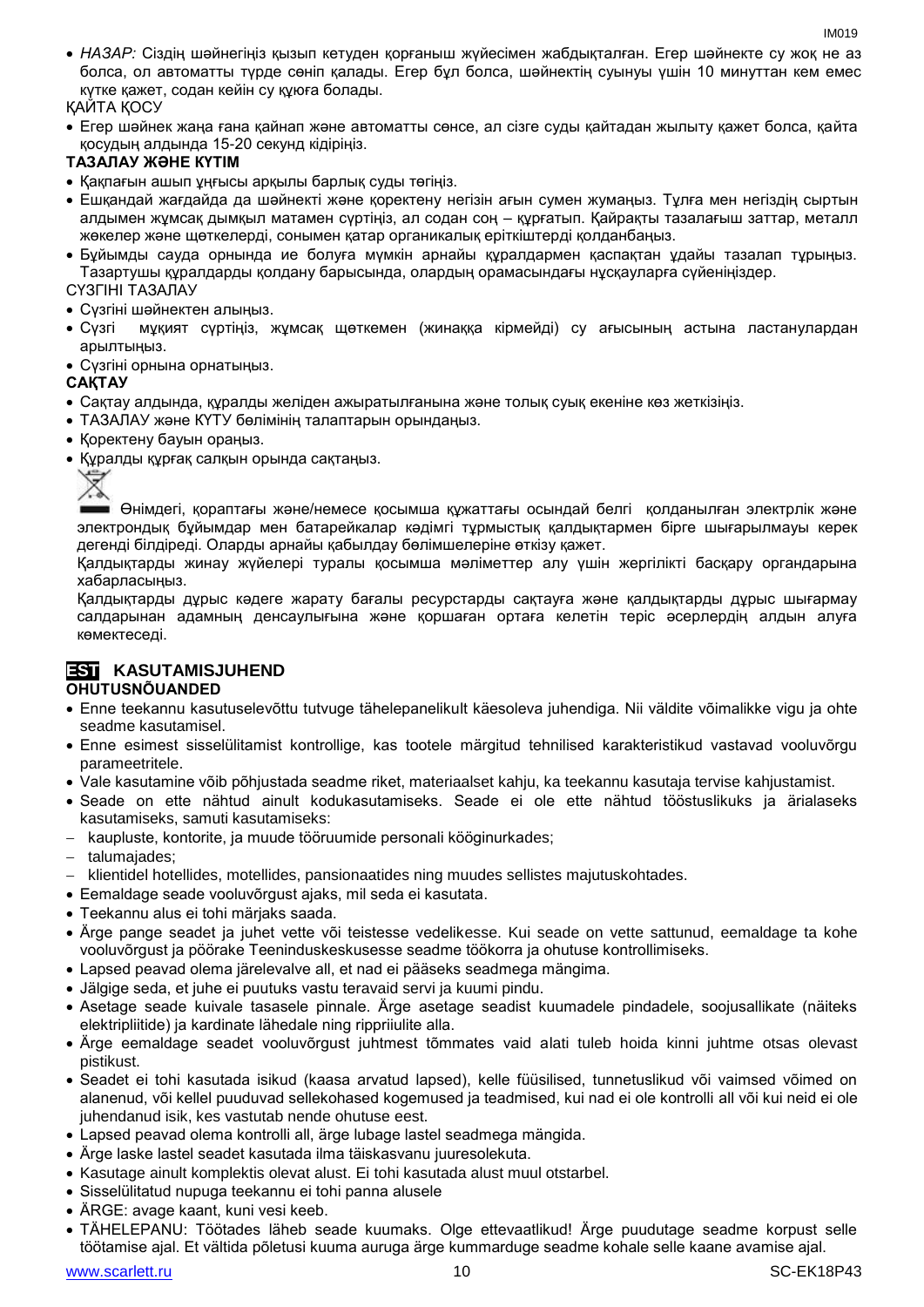- Enne, kui teekann aluselt ära tõstate, lülitage seade välja.
- Enne seadme sisselülitamist veenduge, et kaas on korralikult suletud, vastasel juhul ei lülitu vee keemisel seade automaatselt välja ja keev vesi võib sellest välja pritsida.
- Seade on mõeldud üksnes vee keetmiseks. Ei tohi kasutada seadet muul otstarbel see võib põhjustada seadme riknemist.
- Ärge püüdke antud seadet iseseisvalt remontida. Vea kõrvaldamiseks pöörduge lähima teeninduskeskuse poole.
- Kui toode on olnud mõnda aega õhutemperatuuril alla 0 ºC, tuleb hoida seda enne sisselülitamist vähemalt 2 tundi toatemperatuuril.
- Tootja jätab endale õiguse teha ilma täiendava teatamiseta toote konstruktsiooni ebaolulisi muudatusi, mis ei mõjuta selle ohutust, töövõimet ega funktsioneerimist.
- Tootmiskuupäev on ära toodud tootel ja/või pakendil, aga ka saatedokumentatsioonis.

#### **ENNE ESMAKASUTUST**

- Teekeetja mõeldud vesi keeb.
- Uuest teekannust kõrvaliste lõhnade eemaldamiseks keetke selles enne esimest kasutamist vett, lisades 1-3 sidruni mahla või pakikese sidrunhapet.
- Jätke lahus 12 tunniks seisma ja keetke siis uuesti läbi.
- Valage segu välja ja loputage teekannu sisemus hoolikalt, vältides vee sattumist elektrikontaktidele
- Korrake protseduuri, kui see on vajalik.

#### **KASUTAMINE**

#### VEEGA TÄITMINE

- Tõstke teekann aluse pealt.
- Veega saab teekann täita läbi tila või kaane.
- Kannu ülekuumenemise vältimiseks täitke kann veega vähemalt "MIN" märgini 0.5 l. Ärge täitke kunagi üle "MAX" märgi 1.7 l, vastasel juhul võib vesi keemisel tilast pursata.

SISSELÜLITAMINE

- Asetage veega täidetud kann alusele.
- Sisestage voolujuhtme pistik pistikupessa ja lülitage teekann sisse, märgutuli hakkab põlema.

VÄLJALÜLITAMINE

- Vee keemahakkamisel lülitub seade automaatselt välja, märgutuli kustub.
- *TÄHELEPANU:* Teekann on varustatud ülekuumenemisvastase kaitsesüsteemiga. Kui teekannus ei ole või on vähe vett, ta lülitub automaatselt välja. Kui see on juhtunud, tuleb lasta teekannul 10 minuti jooksul maha jahtuda, siis võib kann veega täita.

KORDUV SISSELÜLITUS

 Kui teekann on äsja keenud ja automaatselt väljalülitanud, kuid Teil on vaja vett uuesti keeta, siis oodake 15-20 sekundit enne sisselülitust.

#### **PUHASTUS JA HOOLDUS**

- Avage kaas ja valage välja vesi välja.
- Kannu ega alust ei tohi pesta jooksva vee all. Puhastage kannu korpus ja alus algul niiske pehme riidega, siis kuivatage ära. Ärge kasutage abrasiivseid puhastusvahendeid, metallist küürimiskäsna ja harja, samuti ka orgaanilisi lahusteid.
- Puhastage regulaarselt kannu katlakivist spetsiaalsete vahenditega, mis on saadavad kauplustest. Katlakivieemaldusvahendite kasutamisel järgige palun nende tootja kasutusjuhiseid.

FILTRI PUHASTAMINE

- Tõstke filter teekannust välja.
- Puhastage filter hoolikalt pehme harjaga (ei ole komplekti lisatud), eemaldage mustus voolava veega.
- Asetage filter oma kohale.

#### **HOIDMINE**

- Enne kui jätad, siis veenduge seade on vooluvõrgust lahti ühendatud ja täiesti külm.
- Täitke PUHASTAMISE JA HOOLDUSE nõudmised.
- Kerige elektrijuhe kokku.
- Hoidke seadet kuivas jahedas kohas.



Antud sümbol tootel, pakendil ja/või saatedokumentatsioonis tähendab, et kasutatud elektrilisi ja elektroonilisi tooteid ja patareisid ei tohi ära visata koos tavaliste olmejäätmetega. Need tuleb anda ära spetsialiseeritud vastuvõtupunktidesse.

Täiendava informatsiooni saamiseks olemasolevatest jäätmete kogumise süsteemidest pöörduge kohalike võimuorganite poole.

Õige utiliseerimine aitab hoida kokku hinnalisi ressursse ning ennetada võimalikku negatiivset mõju inimeste tervisele ja ümbritseva keskkonna olukorrale, mis võib tekkida jäätmete ebaõige käitlemise tulemusel.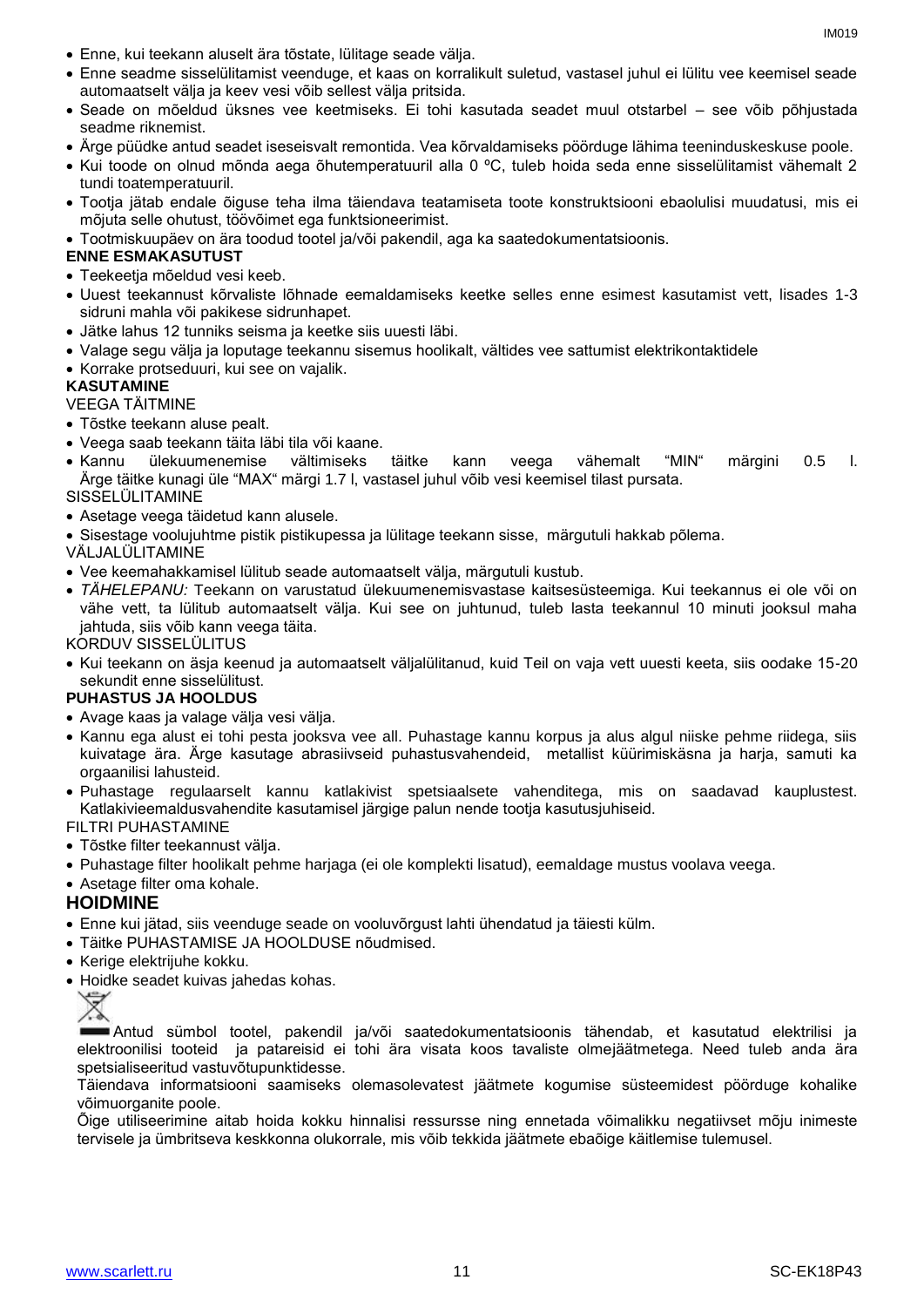#### **LV LIETOŠANAS INSTRUKCIJA DROŠĪBAS NOTEIKUMI**

- Pirms ierīces ekspluatācijas uzmanīgi izlasiet doto lietošanas instrukciju, lai izvairītos no bojājumu radīšanas lietošanas laikā.
- Pirms pirmās ieslēgšanas pārbaudiet, vai tehniskie parametri, kas norādīti uz izstrādājuma, atbilst elektrotīkla parametriem
- Nepareiza ierīces lietošana var radīt tās bojājumus, materiālus zaudējumus un lietotāja veselības kaitējumus.
- Ierīce paredzēta izmantošanai tikai sadzīves vajadzībām. Ierīce nav paredzēta rūpnieciskai vai komerciālai izmantošanai, kā arī izmantošanai:
- veikalu personāla virtuves zonās, birojos un citās ražošanas telpās;
- lauksaimnieku mājās;
- klientiem viesnīcās, moteļos, pansionātos un līdzīgās apmešanās vietās.
- Vienmēr atslēdziet ierīci no elektrotīkla, ja Jūs to neizmantojat.
- Nepieļaujiet ūdens nokļūšanu uz barošanas pamatnes.
- Neizvietojiet ierīci vai elektrovadu ūdenī vai kādā citā šķidrumā. Ja tas ir noticis nekavējoties atslēdziet to no elektrotīkla un pirms turpināt ierīces lietošanu, pārbaudiet tās darba spējas un drošību pie kvalificētiem speciālistiem.
- Bērni ir jākontrolē, lai nepieļautu spēlēšanos ar ierīci.
- Sekojiet līdzi, lai elektrovads nepieskartos klāt asām malām un karstām virsmām.
- Ierīcei stabili jāatrodas uz sausas līdzenas virsmas. Nenovietojiet ierīci uz karstām virsmām, kā arī siltuma avotu (piem. elektrisko plītiņu), aizkaru tuvumā un zem piekaramiem plauktiem.
- Lai atslēgtu ierīci no elektrotīkla, velciet aiz kontaktdakšas, nevis aiz vada aiz vada.
- Ierīce nav paredzēta izmantošanai personām (ieskaitot bērnus) ar pazeminātām fiziskām, sensoriskām vai intelektuālām spējām, kā arī personām bez dzīves pieredzes vai zināšanām, ja viņas nekontrolē vai nav instruējusi ierīces lietošanā persona, kura atbild par viņu drošību
- Bērni ir jākontrolē, lai nepieļautu spēlēšanos ar ierīci
- Neatļaujiet bērniem izmantot ierīci bez pieaugušo uzraudzības.
- Izmantojiet ierīci tikai ar barošanas pamatni no komplekta. Aizliegts to izmantot citām vajadzībām.
- Tējkannu ar ieslēgtu pogu nedrīkst novietot uz pamatnes
- JSPĖJIMAS: Negalima atidaryti dangtį, kol vanduo užverda.
- UZMANĪBU: Darbības laikā ierīce sasilst. Esiet piesardzīgi! Nepieskarieties ar rokām ierīces korpusam tās darbības laikā. Lai izvairītos no apdeguma ar karstu tvaiku, nenoliecieties pāri ierīcei, atverot vāku.
- Nedrīkst noņemt tējkannu no barošanas pamatnes tās darbības laikā, sākumā atslēdziet to.
- Pirms ieslēgšanas pārliecinaties, ka vāciņš ir blīvi aiztaisīts, citādi nedarbosies automātiskās bloķēšanas sistēma vārīšanās laikā un ūdens var izšļākties.
- Ierīce paredzēta tikai ūdens uzsildīšanai. Aizliegts izmantot citiem mērķiem, tas var radīt ierīces bojājumus.
- Necentieties patstāvīgi labot ierīci vai nomainīt jebkādas detaļas. Ierīces bojājuma gadījumā dodieties uz tuvāko Servisa centru.
- Ja izstrādājums kādu laiku ir atradies temperatūrā zem 0ºC, pirms ieslēgšanas tas ir jāpatur istabas apstākļos ne mazāk kā 2 stundas.
- Ražotājs patur sev tiesības bez papildu brīdinājuma ieviest izstrādājuma konstrukcijā nelielas izmaiņas, kas būtiski neietekmē tā drošību, darbspēju un funkcionalitāti.
- Ražošanas datums ir norādīts uz izstrādājuma un/vai iepakojuma, kā arī pavaddokumentos.

#### **SAGATAVOŠANA**

- Tējas aparāti ir paredzēti, lai ūdens vārās.
- Lai atbrīvotos no jaunas ierīces nepiederīgas smakas, pirms pirmreizējās izmantošanas uzvāriet tējkannā ūdeni, pievienojot tam 1-3 citronu sulu vai citronskābes paciņu.
- Atstājiet šķīdumu uz 12 stundām, tad atkal uzvāriet.
- Izlejiet šķīdumu un rūpīgi izskalojiet tējkannu, nepieļaujot ūdens nokļūšanu uz elektriskajiem kontaktiem
- Nepieciešamības gadījumā atkārtojiet procedūru.

#### **DARBĪBA**

#### ŪDENS IELIEŠANA

- Noņemiet tējkannu no barošanas pamatnes.
- Jūs varat iepildīt ūdeni caur snīpīti vai atvērumu, attaisot vāciņu.
- Lai izvairītos no tējkannas pārkarsēšanas nav ieteicams to uzpildīt mazāk par 0.5 litriem ūdens (zem atzīmes "MIN"). Nelejiet vairāk kā 1.7 l ūdens (augstāk par atzīmi "MAX"), citādi tas var izšļakstīties caur snīpīti vārīšanās laikā.

#### IESLĒGŠANA

- Uzstādiet ar ūdeni uzpildītu tējkannu uz barošanas pamatnes.
- Pievienojiet elektrovadu pie elektrotīkla un ieslēdziet tējkannu, iedegsies darba gaismas indikators.
- IZSLĒGŠANA
- Pēc ūdens uzvārīšanās tējkanna automātiski atslēgsies un gaismas indikators izslēgsies.
- *UZMANĪBU:* Jūsu tējkanna ir aprīkota ar pretpārkaršanas aizsardzības sistēmu. Ja tējkannā ir maz vai vispār nav ūdens, tā automātiski atslēgsies. Ja tā ir noticis nepieciešams nogaidīt ne mazāk par 10 minūtēm, lai tējkanna atdzistu, pēc tam var ieliet ūdeni.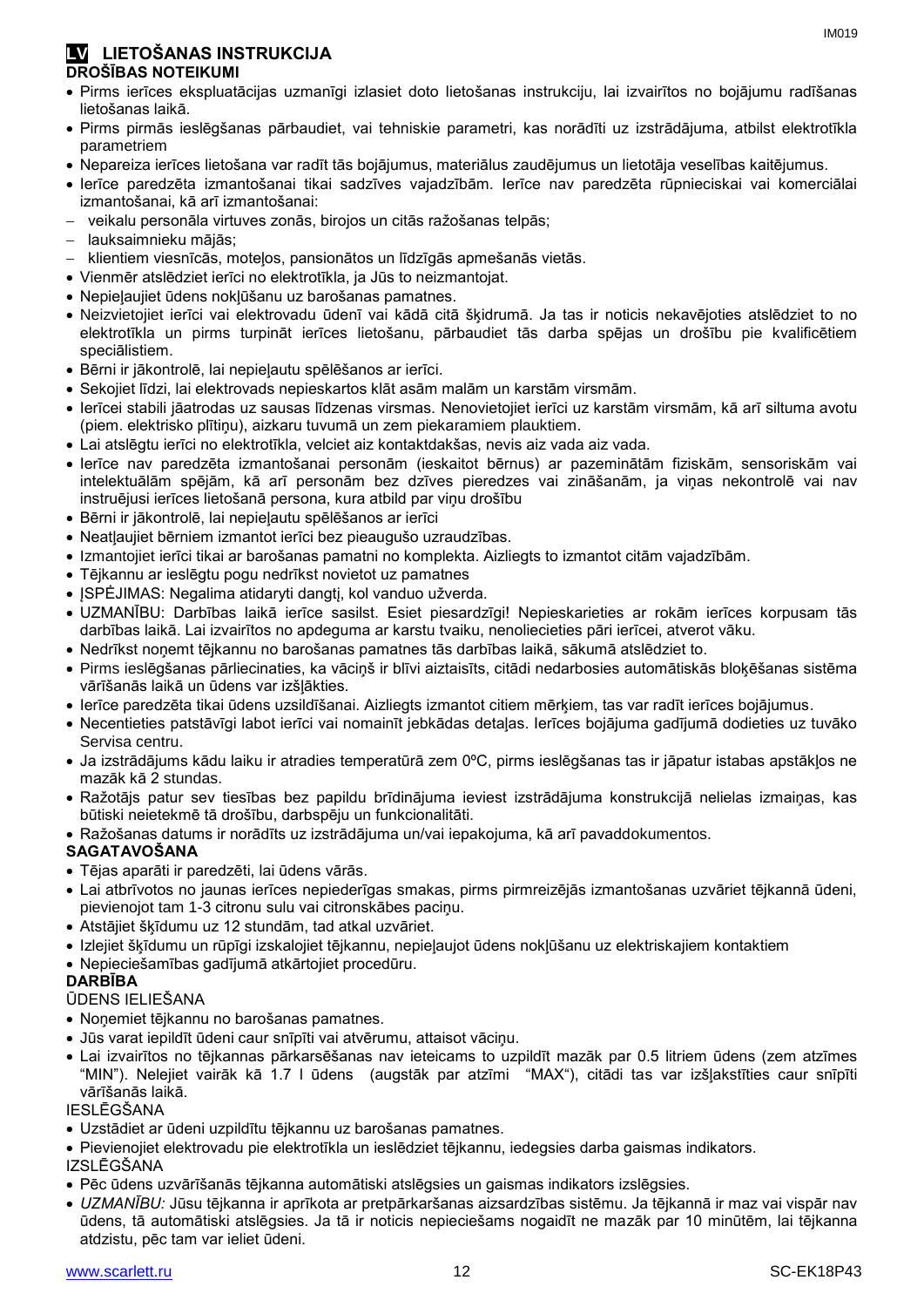#### ATKĀRTOTA IESLĒGŠANA

 Ja ūdens tējkannā ir tikko uzvārījies un tā automātiski atslēgusies, bet Jums ir nepieciešams no jauna uzvārīt ūdeni, uzgaidiet 15-20 sekundes pirms atkārtotas ieslēgšanas.

#### **TĪRĪŠANA UN KOPŠANA**

- Izlejiet visu ūdeni caur kaklu, atverot vāciņu.
- Nekādā gadījumā nemazgājiet tējkannu un barošanas pamatni ar tekošu ūdeni. Sākumā noslaukiet korpusa ārpusi un barošanas pamatni ar mīkstu un mitru drānu, tad noslaukiet ar sausu. Neizmantojiet abrazīvos tīrīšanas līdzekļus, metāliskas švammes un birstes, organiskos šķīdinātājus.
- Regulāri attīriet tējkannu no kaļķakmens ar tam paredzētajiem līdzekļiem, kurus var iegādāties tirdzniecības uzņēmumos. Izmantojot tīrīšanas līdzekļus, sekojiet līdzi norādījumiem uz iepakojuma.

FILTRA TĪRĪŠANA

- Izņemiet filtru no tējkannas.
- Uzmanīgi noslaukiet filtru ar mīkstu birstīti (neietilpst komplektā), likvidējiet netīrumus zem spēcīgas ūdens strūklas.
- Uzstādiet filtru atpakaļ.

#### **GLABĀŠANA**

- Prieš saugoti, įsitikinkite, kad prietaisas yra išjungtas ir visiškai šalta.
- Izpildiet sadaļas TĪRĪŠANAS UN APKOPE prasības.
- Satiniet barošanas vadu.
- Ierīci glabājiet sausā, vēsā vietā.

Šis simbols uz izstrādājuma, iepakojuma un/vai pavaddokumentiem nozīmē, ka nolietotus elektro- vai elektroniskos izstrādājumus un baterijas nedrīkst izmest kopā ar parastajiem sadzīves atkritumiem. Tie ir jānodod specializētajos pieņemšanas punktos.

Lai iegūtu papildu informāciju par esošajām atkritumu savākšanas sistēmām, vērsieties vietējā pašvaldībā.

Pareiza utilizācija palīdzēs saglabāt vērtīgus resursus un novērst iespējamo negatīvo ietekmi uz cilvēku veselību un apkārtējās vides stāvokli, kas var rasties nepareizas rīkošanās ar atkritumiem rezultātā.

#### **LT VARTOTOJO INSTRUKCIJA SAUGUMO PRIEMONĖS**

- Prietaiso gedimams išvengti prieš pirmąjį naudojimą atidžiai perskaitykite šią instrukciją.
- Prieš įjungdami prietaisą pirmą kartą įsitikinkite, ar prietaiso etiketėje nurodytos techninės charakteristikos atitinka tinklo parametrus.
- Neteisingai naudodamiesi gaminiu, Jūs galite jį sugadinti, patirti nuostolių arba pakenkti savo sveikatai.
- Prietaisas nėra skirtas pramoninėms ir komercinėms reikmėms, taip pat naudoti:
- parduotuvių, biurų ir kitų gamybinių patalpų personalo virtuvių zonose;
- ūkininkų namuose;
- klientams ligoninėse, moteliuose, pensionatuose ir kitose gyvenamosiose vietose.
- Nesinaudodami prietaisu, visada išjunkite jį iš elektros tinklo.
- Neleiskite vandeniui patekti ant šildymo pagrindo.
- Nenardinkite prietaiso ir maitinimo laido į vandenį bei kitus skysčius. Įvykus tokiai situacijai, nedelsdami išjunkite jį iš elektros tinklo ir kreipkitės į kvalifikuotus specialistus prietaiso veikimui bei saugumui patikrinti.
- Vaikus būtina kontroliuoti, kad jie nežaistų šiuo prietaisu.
- Pasirūpinkite, kad elektros laidas neliestų aštrių kampų ir karštų paviršių.
- Prietaisas turi tvirtai stovėti ant sauso lygaus paviršiaus. Nestatykite virdulio ant karštų paviršių bei šalia šilumos šaltinių (pvz., elektrinių viryklių), užuolaidų ir po pakabinamosiomis lentynomis.
- Traukdami kištuką iš elektros lizdo, niekada netempkite laido.
- Prietaisas nėra skirtas naudoti fizinę, jutiminę ar protinę negalią turintiems asmenims (įskaitant vaikus) ar patirties ir žinių neturintiems asmenims, jei jų neprižiūri ar jų dėl eksploatavimo neinstruktuoja už prietaiso saugą atsakingas asmuo.
- Vaikus reikia prižiūrėti, kad jie nežaistų prietaisu.
- Neleiskite vaikams naudotis prietaisu be suaugusiųjų priežiūros.
- Naudokite gaminį tik su komplekte pristatomu šildymo pagrindu. Draudžiama naudoti pagrindą kitiems tikslams.
- Arbatinuką negalima dėti į bazę, kai įjungtas mygtukas
- UZMANĪBU: Neatveriet vāku, līdz ūdens sāk vārīties.
- DĖMESIO: Veikdamas prietaisas įkaista. Būkite atsargūs! Nelieskite prietaiso rankomis, kai jis veikia. Siekiant išvengti nusideginimo kartais garais, nepasilenkite virš prietaiso jį atidarę.
- Negalima nuimti virdulį nuo šildymo pagrindo jam veikiant, iš pradžių išjunkite jį.
- Prieš įjungdami virdulį įsitikinkite, kad dangtis yra uždarytas, kitaip vandeniui užvirus nesuveiks automatinio išsijungimo sistema, ir vanduo gali išsipilti.
- Prietaisas skirtas tik vandeniui pašildyti. Draudžiama naudoti jį kitiems tikslams tai gali sugadinti prietaisą.
- Nebandykite savarankiškai remontuoti prietaiso arba keisti jo detalių. Atsiradus gedimams kreipkitės į artimiausią Serviso centrą.
- www.scarlett.ru 13 SC-EK18P43 Jeigu gaminys kai kurį laiką buvo laikomas žemesnėje nei 0 ºC temperatūroje, prieš įjungdami prietaisą palaikykite jį kambario temperatūroje ne mažiau kaip 2 valandas.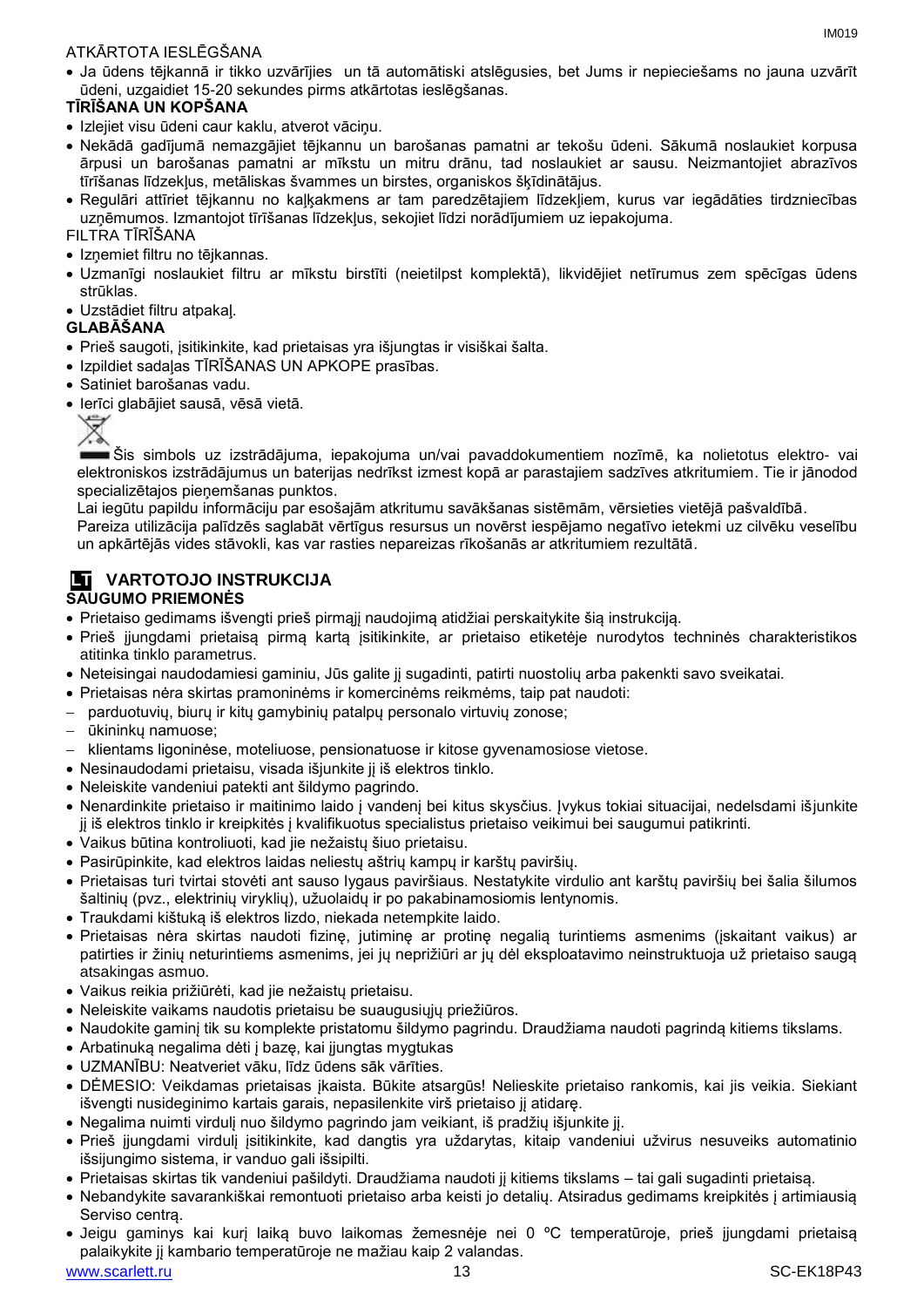- Gamintojas pasilieka teisę be atskiro perspėjimo nežymiai keisti įrenginio konstrukciją išsaugant jo saugumą, funkcionalumą bei esmines savybes.
- Gamybos data nurodyta ant gaminio ir (arba) pakuotėje, taip pat lydinčioje dokumentacijoje.

#### **PASIRUOŠIMAS DARBUI**

- Virdulys yra skirtas verdančio vandens.
- Norint pašalinti naujai įsigyto prietaiso pašalinius kvapus, prieš užverdant vandenį arbatinuke pirmąjį kartą, įpilkite 1-3 citrinų sulčių arba citrinos rūgšties paketėlį.
- Palikite tirpalą 12 val., vėliau dar kartą užvirinkite vandenį.
- Išpilkite tirpalą ir rūpestingai praskalaukite arbatinuką iš vidaus, neleisdami vandeniui patekti ant elektros kontaktų
- Jei reikia, procedūrą pakartokite.

#### **VEIKIMAS**

VANDENS IPYLIMAS

- Nuimkite virdulį nuo šildymo pagrindo.
- Virdulį pripildykite vandeniu per snapelį arba per atidarytą dangtį.
- Norėdami išvengti virdulio perkaitimo, nepilkite į jį mažiau kaip 0.5 l vandens (žemiau rodyklės "MIN"). Nepilkite daugiau kaip 1.7 l vandens (aukščiau rodyklės "MAX"), kitaip vanduo gali išsipilti pro snapelį.

ĮJUNGIMAS

Pastatykite virdulį su vandeniu ant šildymo pagrindo.

• Įkiškite maitinimo laidą į elektros lizdą ir jįunkite virdulį – užsidegs šviesos indikatorius. IŠJUNGIMAS

- Virdulys išsijungia automatiškai kai tik užverda vanduo, ir šviesos indikatorius užgesta.
- *DĖMESIO:* Jūsų virdulyje yra įrengta apsaugos nuo perkaitimo sistema. Kai prietaise nėra vandens, arba vandens yra mažai, jis automatiškai išsijungia. Atsitikus tokiai situacijai, palaukite ne mažiau kaip 10 minučių kol virdulys atvės, ir vėl galite pilti vandenį.

PAKARTOTINAS ĮJUNGIMAS

 Tuo atveju, kai virdulys ką tik užvirė ir automatiškai išsijungė, o Jums reikia vėl pašildyti vandenį, palaukite 15-20 sekundžių ir pakartotinai įjunkite prietaisą.

#### **VALYMAS IR PRIEŽIŪRA**

- Atidenkite dangtį ir išpilkite visą vandenį pro angą.
- Draudžiama plauti virdulį ir jo šildymo pagrindą vandeniu. Korpusą ir pagrindą iš išorinės pusės nuvalykite drėgnu minkštu audiniu ir sausai nušluostykite. Nenaudokite šveitimo valymo priemonių, metalinių šepečių bei organinių tirpiklių.
- Reguliariai valykite prietaisą nuo kalkių nuosėdų specialiomis priemonėmis, kurias galima įsigyti prekybos tinkluose. Naudodamiesi valymo priemonėmis, vadovaukitės nurodymais ant jų pakuotės.

FILTRO VALYMAS

- Ištraukite filtrą iš virdulio.
- Atsargiai išvalykite filtrą minkštu šepečiu (neįeina į komplektą), ir praskalaukite jį po vandeniu.
- Idėkite filtra į vieta.

#### **SAUGOJIMAS**

- Pirms uzglabāšanas, pārliecinieties, ka ierīce ir atvienota un pilnīgi auksts.
- Atilkite visus "VALYMAS IR PRIEŽIŪRA" skyriaus reikalavimus.
- Suvyniokite maitinimo laidą.
- Laikykite prietaisą sausoje vėsioje vietoje.



Šis simbolis ant gaminio, pakuotėje ir (arba) lydinčioje dokumentacijoje reiškia, kad naudojami elektriniai ir elektroniniai gaminiai bei baterijos neturėtų būti išmetami (išmestos) kartu su įprastinėmis buitinėmis atliekomis. Juos (jas) reikėtų atiduoti specializuotiems priėmimo punktams.

Norint gauti papildomos informacijos apie galiojančias atliekų surinkimo sistemas, kreipkitės į vietines valdžios institucijas.

Teisingai utilizuojant atliekas, sutaupysite vertingų išteklių ir apsaugosite žmonių sveikatą ir aplinką nuo neigiamo poveikio, galinčio kilti netinkamai apdorojant atliekas.

### **H HASZNALATI UTASÍTÁS**

#### **FONTOS BIZTONSÁGI INTÉZKEDÉSEK**

- A készülék használata előtt, a készülék károsodása elkerülése érdekében figyelmesen olvassa el a Használati utasítást.
- Első használat előtt ellenőrizze, megfelelnek-e a terméken feltüntetett műszaki adatok a villamos hálózat adatainak.
- A helytelen kezelés a készülék károsodásához, anyagi kárhoz, vagy a használó egészségkárosodásához vezethet.
- A készülék kizárólag háztartásban használható. A készülék nem alkalmas ipari és kereskedelmi használatra illetve nem használható:
- személyzet által üzletek, irodák konyhai helyiségében és egyéb ipari helyiségben;

farmházakban;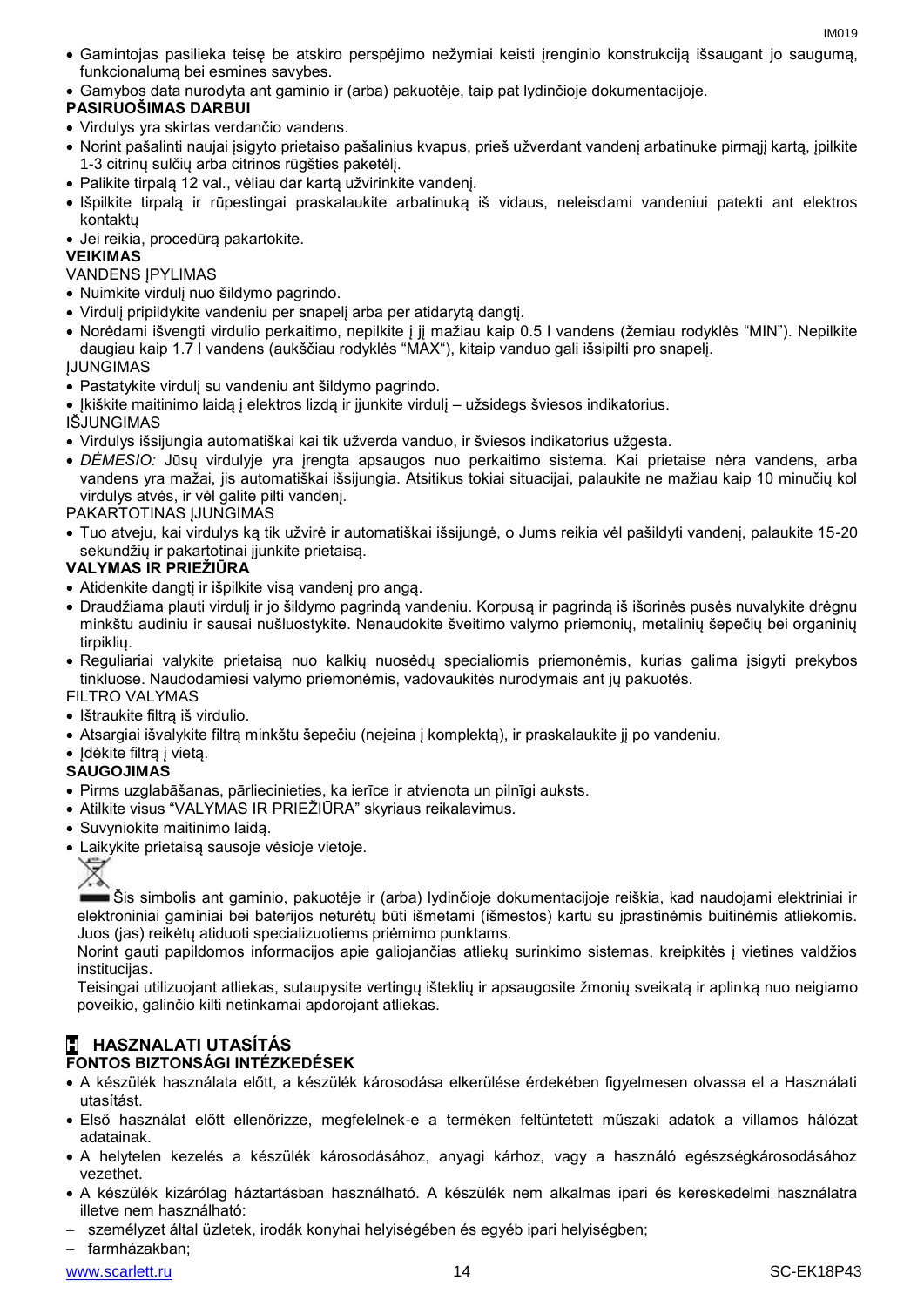IM019

- szállodák, motelek, panziók, illetve egyéb hasonló szállás vendégei által.
- Használaton kívül mindig áramtalanítsa a készüléket.
- Víz ne kerüljön az áramforrást biztosító elemre!
- Ne merítse a készüléket és a vezetéket vízbe vagy más folyadékba. Hogyha ez megtörtént, azonnal áramtalanítsa a készüléket és, mielőtt újra használná azt, ellenőrizze a készülék munkaképességét és biztonságát szakképzett szerelő segítségével.
- A készülékkel való játszás elkerülése érdekében tartsa a gyermekeket felügyelet alatt.
- Figyeljen arra, hogy a vezeték ne érintkezzen éles, vagy forró felülettel.
- A készülék áramtalanítása közben fogja a csatlakozódugót, ne húzza a vezetéket.
- A készüléket száraz, sima felületre szilárdan kell felállítani. Ne alítsa fel a készüléket forró felületre, valamint hőforrás (villamos tűzhely) függöny közelében és függő polcok alatt.
- Soha ne hagyja felügyelet nélkül a bekapcsolt teafőzőt.
- A készüléket ne használják elégtelen fizikai, érzéki vagy szellemi képességű személyek (beleértve a gyerekeket is), illetve tapasztalattal vagy ismerettel nem rendelkező személyek felügyelet nélkül, illetve, ha nem részesültek kioktatásban a készülék használatáról a biztonságukért felelős személy által.
- A gyermekeket tartsa felügyelet alatt a készülékkel való játszás elkerülése érdekében.
- A készüléket csak a készletben található áramellátást biztosító elemmel használja. Az elemet tilos más célból használni.
- A teafőzőt működés közben levenni az elemről tilos, előbb kapcsolja ki azt.
- A teafőzőt lenyomott kapcsolóval az alapegységre helyezni tilos.
- VIGYÁZAT: Ne nyissa ki a fedelet, amíg a víz forrni kezd.
- FIGYELEM: Működés közben a készülék melegszik. Legyen óvatos! Működés közben ne érjen kézzel a készülékhez. Amikor felemeli a fedőt, ne hajoljon a készülék fölé gőz általi égési sérülések elkerülése érdekében.
- Mielőtt bekapcsolná a készüléket, ellenőrizze helyesen van-e lezárva a fedele, mert ha helytelenül akkor nem fog kapcsolni az automatikus kikapcsolás a víz forrása esetén, és a víz kiloccsanhat.
- A készülék csak vízmelegítésre alkalmas. A készüléket károsodás elkerülése végett más célból felhasználni tilos.
- Ne próbálja egyedül javítani a készüléket, cserélni az alkatrészeket. Forduljon a közeli szervizbe.
- Amennyiben a készüléket valamennyi ideig 0 ºC–nál tárolták, bekapcsolása előtt legalább 2 órán belül tartsa szobahőmérsékleten.
- A gyártónak jogában áll értesítés nélkül másodrendű módosításokat végezni a készülék szerkezetében, melyek alapvetően nem befolyásolják a készülék biztonságát, működőképességét, funkcionalitását.
- A gyártási idő a terméken és/vagy a csomagoláson, illetve a kísérő dokumentumokban található.

#### **ELŐKÉSZÍTÉS**

- Vízforraló alkalmas a forró vizet.
- Az új termékből áradó idegen szag eltávolítása érdekében első használat előtt forralja fel a teáskannába a vizet 1-3 citrom leve vagy citromsav hozzáadásával.
- A citromos vizet 12 órán belül hagyja állni a kannában, miután forralja fel újra.
- Öntse ki az oldatot és óvatosan öblítse le a teafőző belsejét úgy, hogy az elektromos érintkezőket víz ne érje
- Szükség esetén ismételje meg a műveletet.

#### **JAVASLATOK A KEZELÉSHEZ**

VÍZZEL VALÓ FELTÖLTÉS

- Vegye le a teafőzőt az áramellátásért felelő elemről.
- Feltöltheti a teáskannát a száján, vagy a torkán keresztül.
- A teafőző túlmelegedése elkerülése érdekében nem ajánlatos 0.5 liternél kevesebb vizet tölteni ("MIN" jelző alatt). Ne töltsön a teáskannába több mint 1.7 liternél vizet ("MAX" jelző felett), mert forrás közben a víz kiloccsanhat a teáskanna száján.

#### BEKAPCSOLÁS

- Helyezze a vízzel megtöltött teafőzőt, az áramforrást biztosító elemre.
- Csatlakoztassa a vezetéket az elektromos hálózathoz, és kapcsolja be a teafőzőt. Bekapcsol a működési jelzőlámpa.

#### KIKAPCSOLÁS

- Amikor elkezd forrni a víz, a teafőző automatikusan kikapcsol, és elalszik a jelzőlámpa.
- *FIGYELEM:* Az Ön teafőzője túlmelegedés gátló védőrendszerrel van ellátva. Hogyha a teáskannában nincs, vagy kevés víz van, akkor az automatikusan kikapcsol. Ha ez megtörtént, várjon legalább 10 percig, amíg a teafőző lehűl, miután feltöltheti vízzel.

ISMÉTELT BEKAPCSOLÁS

 Hogyha a teafőzőben felforrott a víz, és a készülék automatikusan kikapcsolt, de Önnek ismételten vizet kell melegíteni, akkor az ismételt bekapcsolás előtt várjon 15-20 másodpercig.

#### **TISZTITÁS ÉS KARBANTARTÁS**

- Öntse ki a torkán a vizet, kinyitva annak fedelét.
- Semmi esetre sem mossa a teafőzőt és az elemet vízsugár alatt. Törölje meg kívülről a készülékházat és az elemet előbb nyirkos, puha törlőkendővel, aztán – szárazzal. Ne használjon súrolószert, kefét, szerves oldószert.
- Rendszeresen tisztítsa a készüléket a vízkövesedéstől üzletben árusított vízkőellenes szerekkel. Használja a tisztítószert a csomagoláson előírt utasításoknak megfelelően.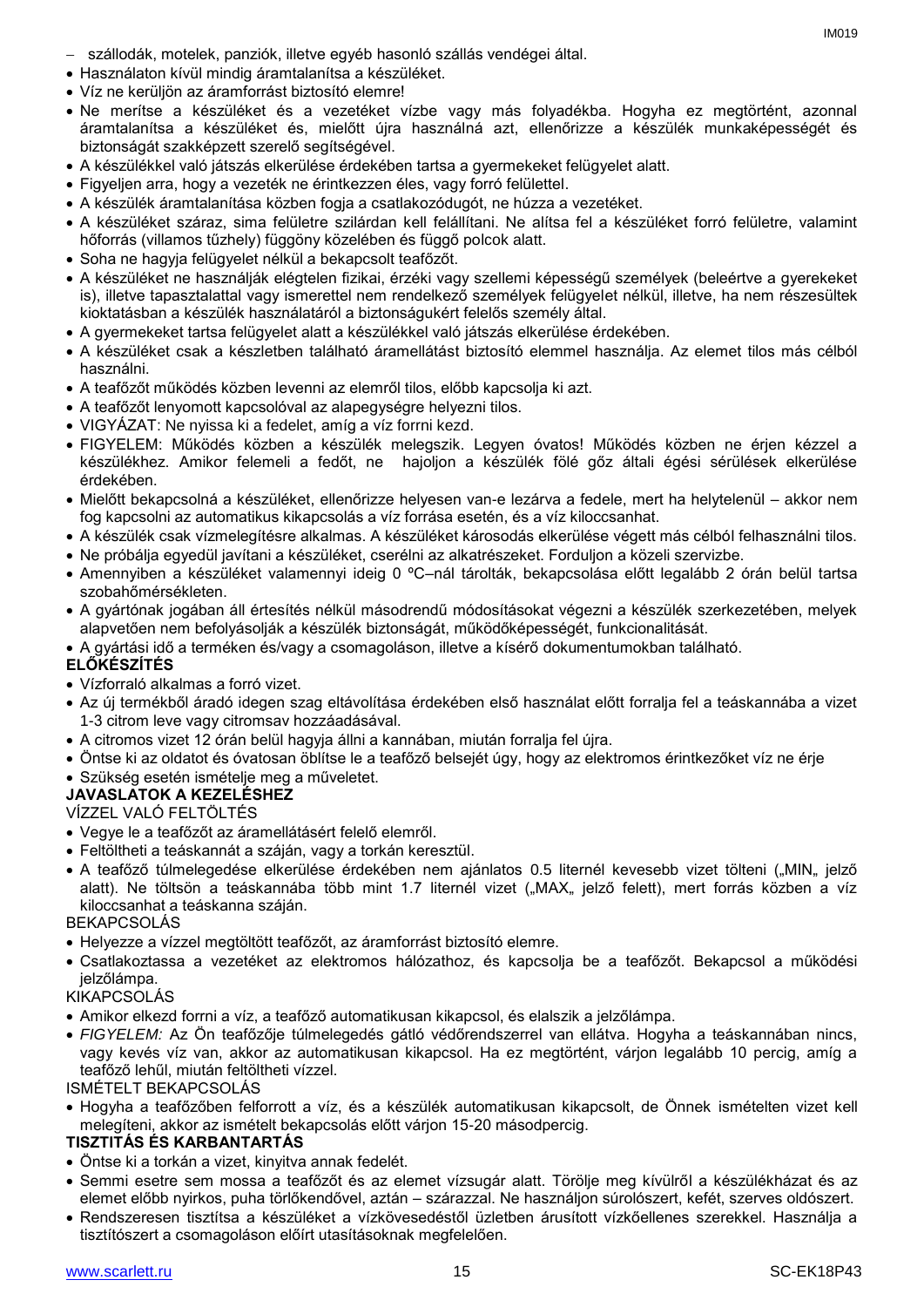#### A SZŰRŐ TISZTITÁSA

- Vegye ki a teafőzőből a szűrőt.
- Óvatosan törölje meg a szűrőt, puha kefével (nem tartozik a készlethez) vízsugár alatt távolítsa el a piszkot.
- Helyezze vissza a szűrőt.

#### **TÁROLÁS**

- Tárolás előtt győződjön meg róla, hogy a készülék ki van húzva, és teljesen hidegen.
- Kövesse a TISZTÍTÁS ÉS KARBANTARTÁS rész lépéseit.
- Tekerje fel a vezetéket.
- Száraz, hűvös helyen tárolia.



Ez a jel a terméken, csomagoláson és/vagy kísérő dokumentumokon azt jelenti, hogy ezeket a használt villamos és elektronikus termékeket és elemeket tilos az általános háztartási hulladékkal kidobni. E tárgyakat speciális befogadó pontokban kell leadni.

A hulladékbefogadó rendszerrel kapcsolatos kiegészítő információért forduljon a helyi illetékes hatósághoz.

A megfelelő hulladékkezelés segít megőrizni az értékes erőforrásokat és megelőzheti az olyan esetleges negatív hatásokat az emberi egészségre és a környezetre, amelyek a nem megfelelő hulladékkezelés következtében felmerülhetnek fel.

#### **RO INSTRUCȚIUNI DE UTILIZARE MĂSURILE DE SIGURANȚĂ**

- Citiți cu atenție aceste instrucțiuni înainte de a utiliza aparatul pentru a evita defecțiunile în timpul utilizării.
- Înainte de prima conectare, verificați dacă caracteristicile tehnice indicate pe produs corespund parametrilor rețelei electrice.
- Manipularea necorespunzătoare poate duce la deteriorarea produsului, pagube materiale și poate cauza daune sănătății utilizatorului.
- A se utiliza doar în scopuri de utilizare casnică. Aparatul este destinat doar pentru utilizare în condiții casnice. Aparatul nu este destinat pentru utilizare industrială și comercială, precum și pentru utilizare în:
- zonele de bucătărie pentru personalul din magazine, oficii și alte încăperi de producere;
- ferme;
- clienții din hoteluri, moteluri, pensiuni și alte spații de locuit similare.
- Dacă aparatul nu se utilizează, deconectați-l de fiecare dată de la rețeaua electrică.
- Nu introduceți aparatul și cablul de alimentare în apă sau alte lichide. Însă dacă acest lucru s-a întâmplat, deconectați imediat aparatul de la sursa de alimentare și înainte de a-l utiliza în continuare, verificați capacitatea de funcționare și siguranța aparatului la specialiști calificați.
- Dacă cablul de alimentare este deteriorat, pentru a evita pericolele, înlocuirea acestuia trebuie să fie realizată de către producător sau de către un centru de deservire autorizat, sau de către personalul calificat corespunzător.
- Aveți grijă ca cablul de alimentare să nu se atingă de margini ascuțite și suprafețe fierbinți.
- La deconectarea aparatului de la sursa de energie electrică, trageți de ștecher și nu apucați de cablu.
- Nu permiteți pătrunderea apei pe baza de alimentare.
- Aparatul trebuie să fie poziționat în mod stabil pe o suprafață uscată și plană. Nu așezați aparatul pe o suprafață fierbinte sau în apropierea surselor de căldură (de exemplu, plite electrice de gătit), perdelelor și rafturilor suspendate.
- Aveți grijă ca cablul de alimentare să nu fie atins de margini ascuțite și suprafețe fierbinți.
- Aparatul nu este destinat persoanelor (inclusiv copiilor) cu capacități fizice, senzoriale și mintale reduse sau dacă ele nu posedă experiență de viață sau cunoștințe, dacă ele nu sunt supravegheate sau instruite privitor la utilizarea aparatului de persoana, responsabilă de siguranța lor.
- Supravegheați copiii pentru a nu le permite jocul cu aparatul.
- Nu se permite înlăturarea fierbătorului de pe baza de alimentare în timpul funcționării, mai întâi deconectați-l.
- Înainte de a conecta fierbătorul, asigurați-vă că capacul este bine închis, în caz contrar sistemul de deconectare automată la atingerea punctului de fierbere a apei nu va funcționa, iar apa se poate vărsa din fierbător.
- Aparatul este destinat exclusiv pentru încălzirea apei. Se interzice utilizarea în alte scopuri aceasta poate provoca defectarea produsului.
- Se interzice să puneți pe bază ceainicul cu butonul conectat
- ATENȚIE: Nu deschideți capacul în timp ce fierbe apa.
- ATENȚIE: Aparatul se încălzește în timpul funcționării. Fiți atenți! Nu atingeți carcasa aparatului în timpul funcționării lui. Pentru a evita arsurile cu aburi fierbinți, nu vă aplecați deasupra aparatului atunci când deschideți capacul.
- Nu lăsați niciodată aparatul în funcțiune fără supraveghere.
- Copiii trebuie supravegheați pentru a se evita jocul cu aparatul.
- Nu încercați să reparați aparatul desinestătător sau să înlocuiți careva piese. În cazul detectării unor defecțiuni, adresați-vă celui mai apropiat centru de deservire.
- Dacă produsul a fost păstrat pentru o perioadă de timp la temperaturi sub 0 °C, atunci înainte de conectare acesta ar trebui să se afle la temperatura camerei, timp de cel puțin 2 ore.
- Producătorul își rezervă dreptul de a introduce fără notificare prealabilă mici modificări în construcţia produsului, care nu influențează semnificativ siguranța, capacitatea de funcționare și performanța acestuia.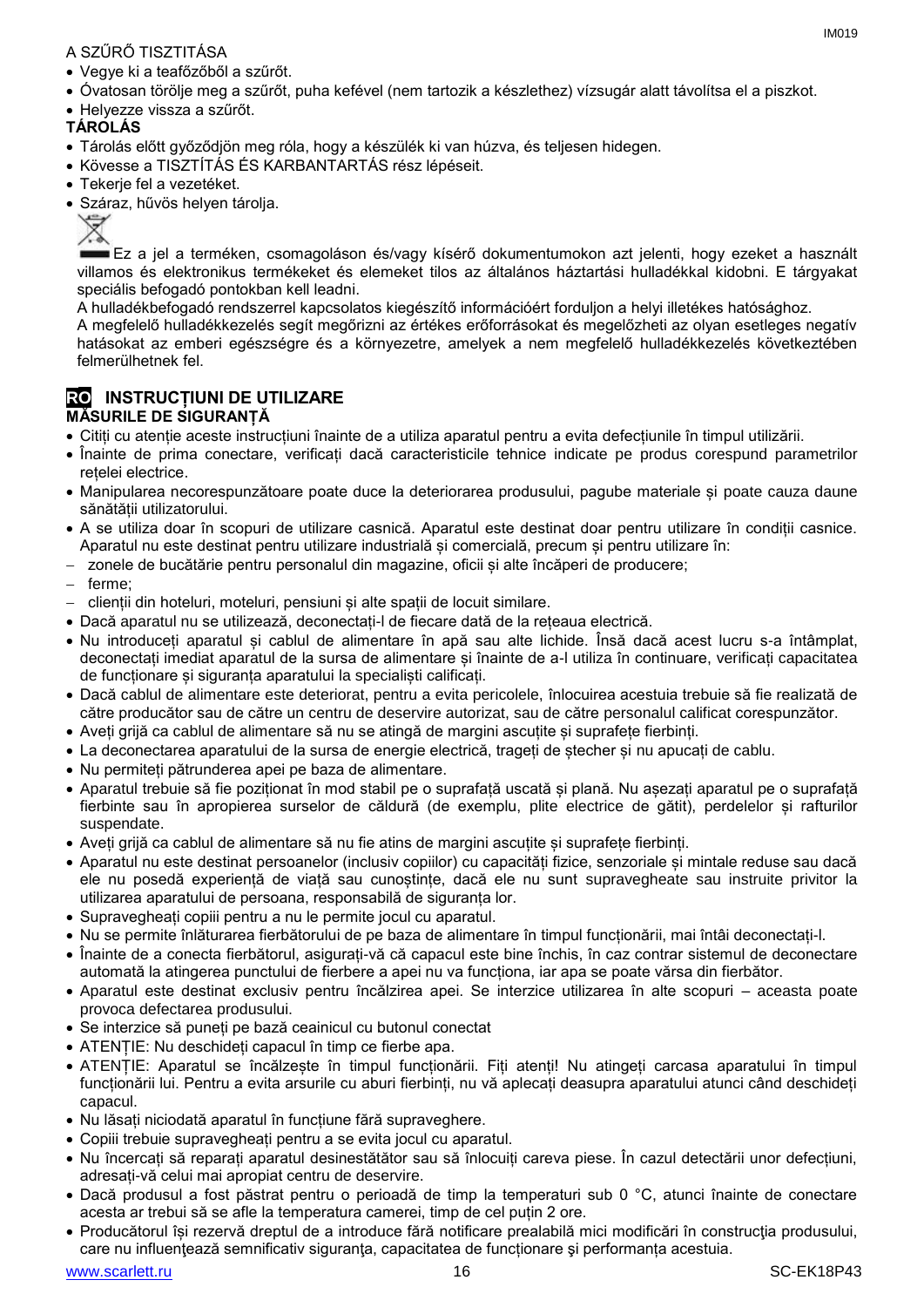#### Data fabricării este indicată pe produs şi/sau pe ambalaj, precum şi pe documentele însoţitoare. **PREGĂTIREA**

- Maker este proiectat pentru a fierbe apa.
- Pentru eliminarea mirosurilor străine din aparatul nou, înainte de prima utilizare este necesar să fierbeţi apă în ceainic, adăugând în ea sucul de la 1-3 lămâi sau un pacheţel de acid citric.
- Lăsati solutia timp de 12 ore, iar apoi fierbeți-o din nou.
- Vărsați soluția și clătiți bine ceainicul în interior, fără a lăsa apa să nimerească pe contactele electrice
- În caz de necesitate, repetați procedura.

#### **FUNCȚIONAREA**

#### MODUL DE TURNARE A APEI

- Luați fierbătorul de pe baza de alimentare.
- Puteți să-l umpleți prin nasul sau gura de umplere a fierbătorului, deschizând capacul.
- Pentru a evita supraîncălzirea fierbătorului nu se recomandă a turna o cantitate mai mică de 0.5 litri de apă (sub marcajul "MIN"). Nu turnați mai mult de 1.7 litri de apă (peste marcajul "MAX"), în caz contrar apa se poate vărsa prin nasul fierbătorului în timpul fierberii.

#### **CONECTAREA**

- Fixați fierbătorul plin cu apă pe baza de alimentare.
- Racordați cablul de alimentare la rețeaua electrică și conectați fierbătorul, atunci se va porni indicatorul luminos de funcționare.

#### **DECONECTAREA**

- La atingerea punctului de fierbere a apei fierbătorul se va opri automat și indicatorul luminos se va stinge.
- *NOTĂ*: Fierbătorul Dumneavoastră este dotat cu un sistem de protecție contra supraîncălzirii. Dacă în fierbător nu este apă sau este puțină, atunci acesta se va deconecta automat. Dacă se întâmplă acest lucru, este necesar să așteptați cel puțin 10 minute pentru ca fierbătorul să se răcească, după care puteți turna apa. CONECTAREA REPETATĂ
- Dacă fierbătorul tocmai a fiert și s-a deconectat automat, iar Dumneavoastră aveți nevoie să încălziți apa din nou, așteptați 15-20 de secunde înainte de a conecta din nou.

#### **CURĂȚAREA ȘI ÎNTREȚINEREA**

- Vărsați toată apa prin gura de umplere prin deschiderea capacului.
- Înainte de curățare, deconectați întotdeauna aparatul de la rețeaua electrică și lăsați-l să se răcească complet.
- În nici un caz nu spălați fierbătorul și baza de alimentare sub jetul de apă. Ștergeți exteriorul corpului și baza mai întâi cu o cârpă moale umedă, iar apoi – cu una uscată. Nu folosiți substanțele abrazive de curățare, burete și perii de metal, precum și solvenții organici.
- Curățați în mod regulat produsul de depunerile de calcar cu produse speciale, pe care le puteți achiziționa în magazine. La utilizarea produselor de curățare, urmați instrucțiunile de pe ambalajul acestora.

#### CURĂȚAREA FILTRULUI

- Scoateți filtrul din fierbător.
- Ștergeți ușor filtrul, înlăturați impuritățile cu o perie moale (nu este inclusă în set) sub jetul de apă.
- Fixați filtrul la loc.

#### **PĂSTRAREA**

- Înainte de depozitare, asigurați-vă că aparatul este scos din priză și este complet răcit.
- Respectați toate cerințele de la punctul CURĂȚAREA ȘI ÎNTREȚINEREA.
- Strângeți prin înfășurare cablul de alimentare.
- Aparatul se va păstra la loc răcoros și uscat.

## Ÿ

Simbolul dat pe produs, ambalaj şi/sau documentele însoțitoare înseamnă că aparatele electrice și electronice, şi bateriile uzate nu trebuie aruncate împreună cu deşeurile menajere. Acestea trebuie duse la punctele de colectare specializate.

Adresaţi-vă la autorităţile locale pentru a obţine informaţii suplimentare referitor la sistemele existente de colectare a deşeurilor.

Reciclarea corectă va contribui la păstrarea resurselor valoroase şi la prevenirea posibilelor efecte negative asupra sănătăţii oamenilor şi a mediului înconjurător, care ar putea apărea în rezultatul reciclării incorecte a deşeurilor.

### **PL INSTRUKCJA OBSŁUGI**

#### **ŚRODKI BEZPIECZEŃSTWA**

- Zalecamy uważnie przeczytać niniejszą instrukcję przed uruchomieniem urządzenia, aby uniknąć awarii podczas użytkowania.
- Przed pierwszym włączeniem należy sprawdzić, czy dane techniczne podane na wyrobie są zgodne z parametrami prądu elektrycznego.
- Niewłaściwe postępowanie może spowodować uszkodzenie wyrobu, wyrządzić szkodę materialną albo spowodować zagrożenie zdrowia użytkownika.
- Urządzenie jest przeznaczone tylko do użytku domowego. Urządzenie nie jest przeznaczone do używania w przemyśle i w handlu, a także do wykorzystania:
- w pomieszczeniach kuchennych dla pracowników w sklepach, biurach i innych pomieszczeniach produkcyjnych;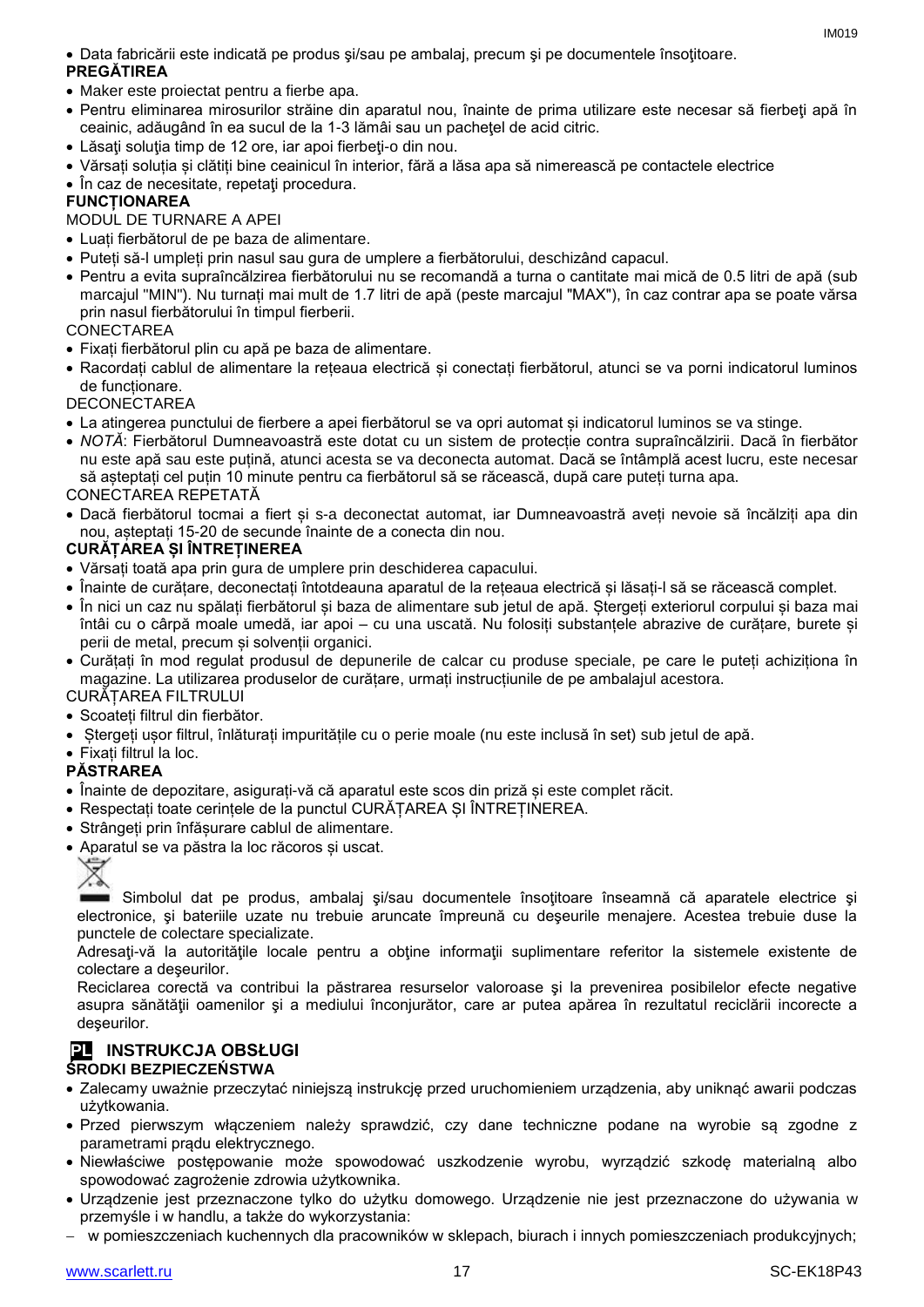- w domach rolników;
- przez klientów w hotelach, motelach, pensjonatach i innych podobnych miejscach zamieszkania.
- Zawsze odłączaj urządzenie od zasilania prądem elektrycznym, gdy nie jest ono używane.
- Nie dopuszczaj do przedostania się wody do bazy zasilającej.
- Nie wolno zanurzać urządzenia, bazy zasilającej ani przewodu sieciowego w wodzie ani żadnej innej cieczy. Jeśli tak się stało, natychmiast odłącz urządzenie od źródła zasilania i przed dalszym użyciem zwróć się w celu sprawdzenia, czy urządzenie działa sprawnie i bezpiecznie, do wykwalifikowanych specjalistów.
- W przypadku uszkodzenia przewodu zasilającego jego wymiany, aby uniknąć niebezpieczeństw, powinien dokonać producent lub upoważniony przez niego Punkt Serwisowy bądź podobny wykwalifikowany personel.
- Należy uważać, aby przewód zasilający nie dotykał ostrych krawędzi i gorących powierzchni.
- Po odłączeniu urządzenia od zasilania prądem elektrycznym ciągnij za wtyczkę, lecz nie ciągnij za przewód.
- Urządzenie musi stać na stabilnej, płaskiej i suchej powierzchni! Nie umieszczaj urządzenia na powierzchniach gorących, a także w pobliżu źródeł ciepła (np. kuchni elektrycznych), firanek ani pod półkami wiszącymi.
- Nigdy nie zostawiaj włączonego urządzenia bez nadzoru.
- Urządzenie nie jest przeznaczone do użytku przez osoby (w tym dzieci) o obniżonych możliwościach fizycznych, zmysłowych lub umysłowych albo w przypadku braku doświadczenia lub wiedzy, jeśli nie znajdują się one pod nadzorem lub nie poinstruowane przez osobę odpowiedzialną za ich bezpieczeństwo na temat korzystania z urządzenia.
- Dzieci powinny być nadzorowane w celu niedopuszczenia do bawienia się z urządzeniem.
- Wyrób należy używać tylko z bazą zasilającą, dostarczaną w komplecie. Nie wolno używać jej do innych celów.
- Nie wolno zdejmować czajnika bazy zasilającej podczas pracy, najpierw wyłącz go.
- Nie wolno stawiać czajnika z włączonym przyciskiem na podstawie.
- UWAGA: Podczas gotowania wody nie otwieraj pokrywy.
- OSTRZEŻENIE: Urządzenie nagrzewa się podczas pracy. Uważaj! Nie należy dotykać rękami obudowy urządzenia podczas jego pracy. Aby uniknąć poparzenia gorącą parą wodną, nie pochylaj się nad urządzeniem po otwarciu pokrywy.
- Przed włączeniem upewnij się, że pokrywa jest szczelnie zamknięta, w przeciwnym razie nie zadziała system automatycznego wyłączenia po zagotowaniu i woda może zostać wyrzucona.
- Urządzenie jest przeznaczone wyłącznie do ogrzewania wody. Nie wolno używać do innych celów może to spowodować uszkodzenie wyrobu.
- Nie należy samodzielnie naprawiać ani wymieniać żadnej części urządzenia. W przypadku wykrycia usterek należy skontaktować się z najbliższym Punktem Serwisowym.
- Jeśli urządzenie przez jakiś czas znajdowało się w temperaturze poniżej 0ºC, przed włączeniem musi być przechowywane w temperaturze pokojowej nie krócej niż 2 godziny.
- Producent zastrzega sobie prawo, bez dodatkowego powiadomienia, do wprowadzania drobnych zmian w konstrukcji wyrobu, które zupełnie nie wpływają na jego bezpieczeństwo, sprawność lub funkcjonalność.
- Data produkcji podana na wyrobie i/lub na opakowaniu, a także w dołączonej dokumentacji.

#### **PRZYGOTOWANIE**

- Czajnik przeznaczony jest do gotowania wody.
- W celu usunięcia zapachów z nowego urządzenia przed pierwszym użyciem zagotuj wodę w czajniku, dodając do niej sok 1-3 cytryn lub torebkę kwasu cytrynowego.
- Pozostaw roztwór na 12 godzin, następnie znów zagotuj.
- Wylej roztwór i starannie wypłucz czajnik wewnątrz, nie dopuszczając do przedostania się wody do styków elektrycznych
- W razie potrzeby powtórz procedurę.

#### **PRACA**

#### WLEWANIE WODY

- Zdejmij czajnik z bazy zasilającej.
- Możesz napełnić go poprzez dzióbek lub gardziel, otwierając pokrywę.
- Aby uniknąć przegrzania czajnika nie zaleca się wlewać mniej niż 0,5 l wody (poniżej kreski "MIN"). Nie wlewaj więcej niż 1,7 l wody (powyżej kreski "MAX"), w przeciwnym razie ona może zostać wyrzucona przez dzióbek przy gotowaniu.

#### WŁĄCZANIE

- Postaw wypełniony wodą czajnik na bazę zasilającą.
- Podłącz przewód zasilający do źródła zasilania prądem elektrycznym i włącz czajnik, przy tym zapali się lampka kontrolna pracy.

**WYŁĄCZANIE** 

- Po zagotowaniu wody czajnik wyłączy się automatycznie, a kontrolka zgaśnie.
- *UWAGA:* Twój czajnik wyposażony jest w system ochrony przed przegrzaniem. Jeśli w czajniku brak lub mało wody, wyłączy się automatycznie. Jeśli to się stało, należy odczekać co najmniej 10 minut, aż czajnik ostygnie, po czym można wlewać wodę.

#### PONOWNE WŁĄCZENIE

 Jeśli czajnik dopiero co zagotował się i automatycznie odłączył się, a chcesz ponownie podgrzać wodę, poczekaj 15-20 sekund przed ponownym włączeniem.

#### **CZYSZCZENIE I KONSERWACJA**

Wylej całą wodę przez gardziel, otwierając pokrywę.

www.scarlett.ru 18 SC-EK18P43